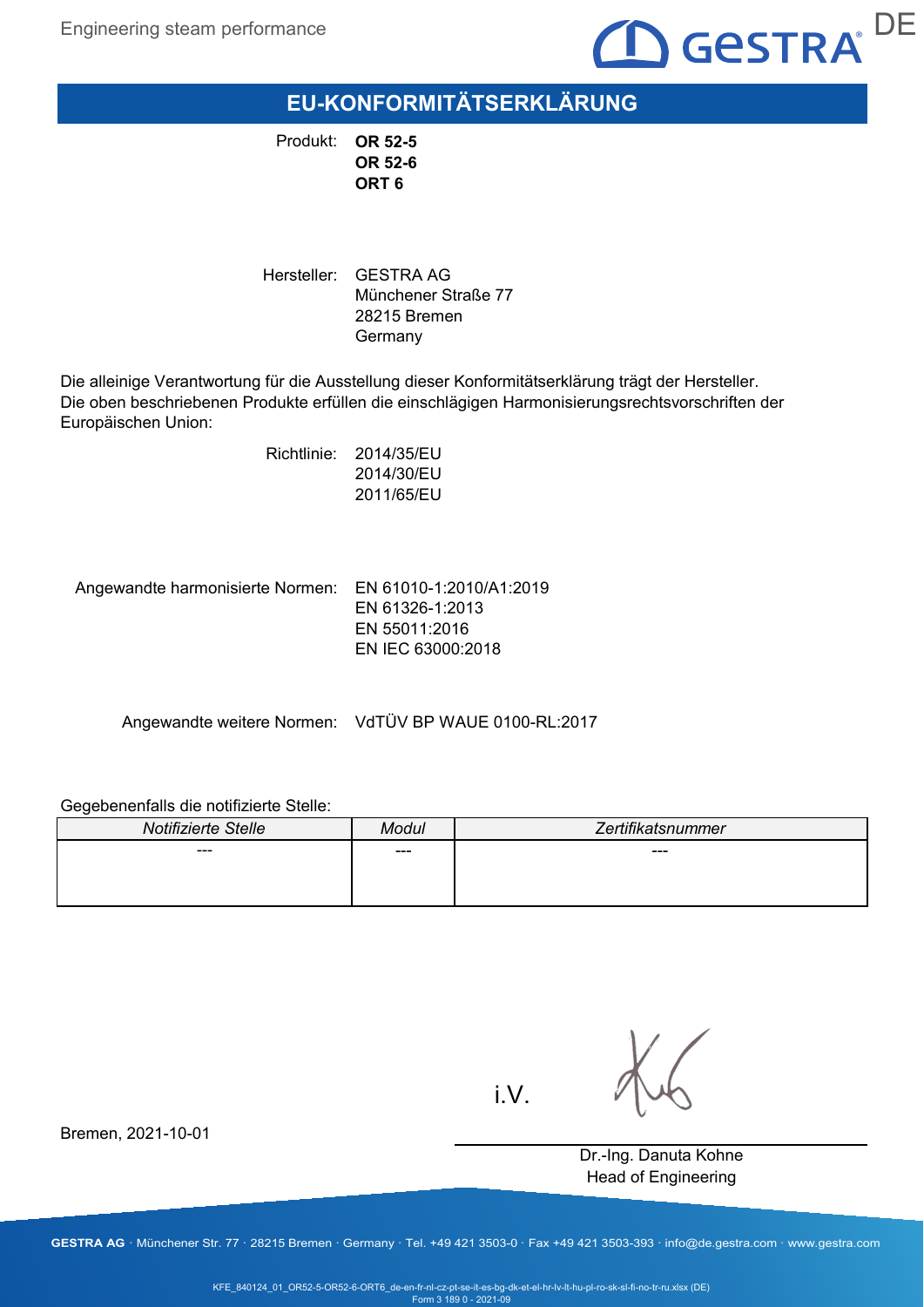

**EU DECLARATION OF CONFORMITY**

**OR 52-5** Product: **OR 52-6 ORT 6**

Manufacturer: GESTRA AG Münchener Straße 77 28215 Bremen Germany

This declaration of conformity is issued under the sole responsibility of the manufacturer. The products of the declaration described above are in conformity with the relevant Union harmonisation legislation:

> Directive: 2014/35/EU 2014/30/EU 2011/65/EU

Applied harmonized standards: EN 61010-1:2010/A1:2019 EN 61326-1:2013 EN 55011:2016 EN IEC 63000:2018

Applied other standards: VdTÜV BP WAUE 0100-RL:2017

Where applicable, the notified body:

| <b>Notified Body</b> | <b>Aodule</b> | Certificate No. |
|----------------------|---------------|-----------------|
| ---                  | ---           | ---             |
|                      |               |                 |
|                      |               |                 |

Bremen, 2021-10-01

(original signature see page 1)

Dr.-Ing. Danuta Kohne Head of Engineering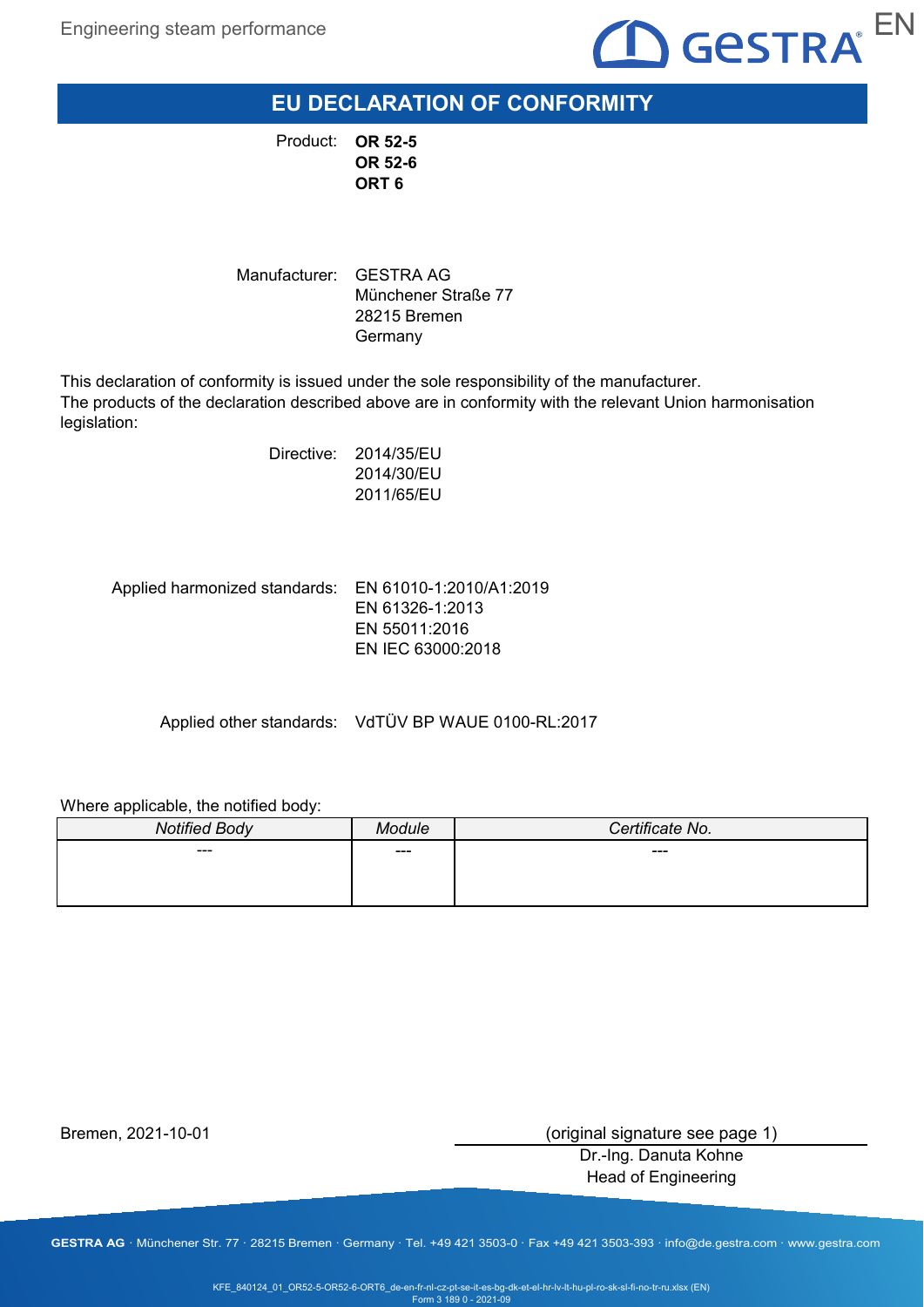

**ЕС декларация за съответствие**

**OR 52-5 OR 52-6 ORT 6** Продукт:

Производител: GESTRA AG Münchener Straße 77 28215 Bremen Germany

Производителят носи единствената отговорност за издаването на тази декларация за съответствие. Горепосочените продукти отговарят на съответните предписания за хармонизиране на Европейския съюз:

> Директива: 2014/35/EU 2014/30/EU 2011/65/EU

Приложени хармонизирани EN 61010-1:2010/A1:2019 стандарти: EN 61326-1:2013 EN 55011:2016 EN IEC 63000:2018

Други приложени стандарти: VdTÜV BP WAUE 0100-RL:2017

#### Ако е приложимо, нотифицираният орган:

| Нотифициран орган | М∩∂∨п | Номер на сертификат |
|-------------------|-------|---------------------|
| ---               | ---   | ---                 |
|                   |       |                     |
|                   |       |                     |

Bremen, 2021-10-01

(Оригинален подпис виж страница 1)

Dr.-Ing. Danuta Kohne Head of Engineering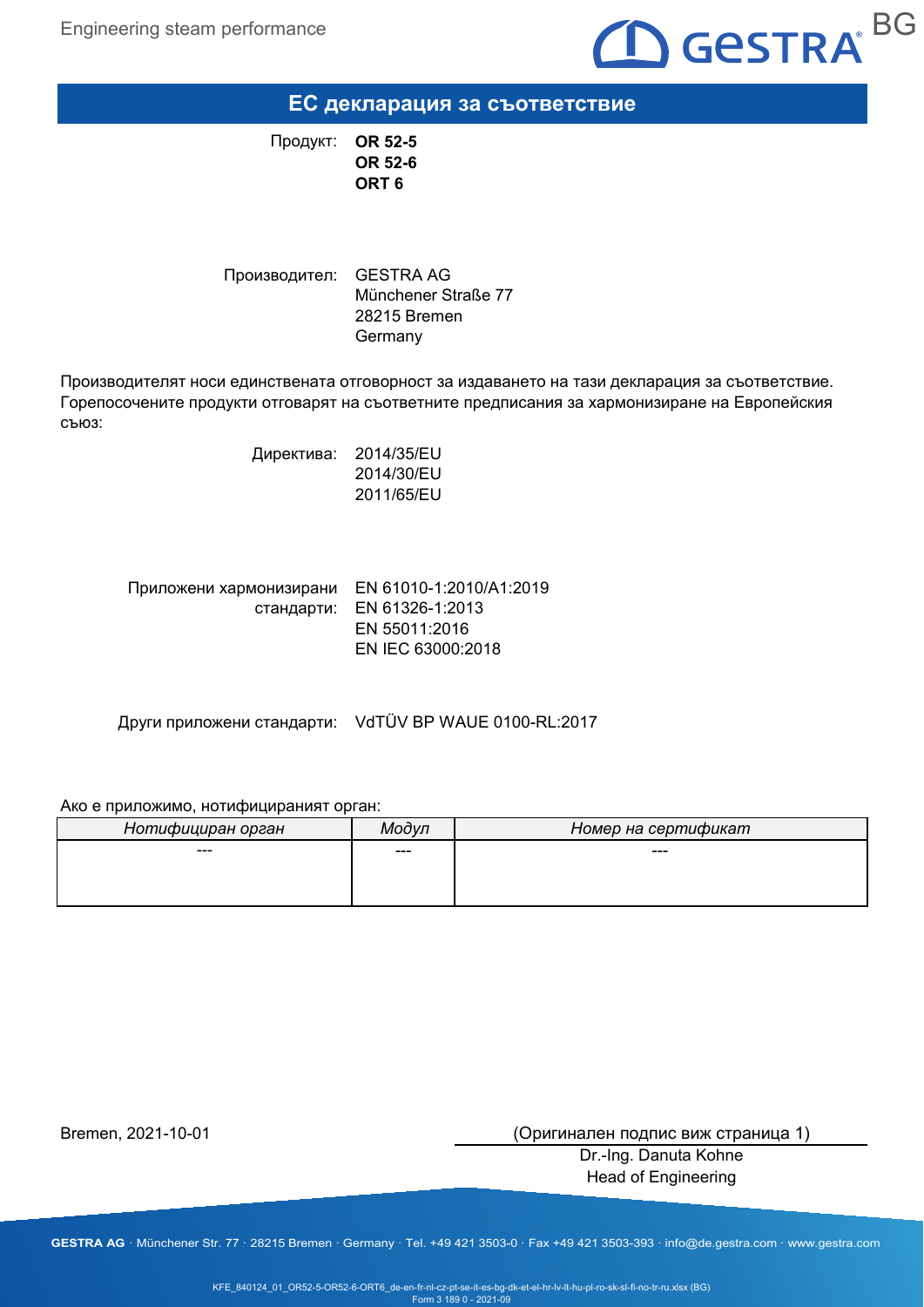

**Declaración de conformidad de la UE**

**OR 52-5** Producto: **OR 52-6 ORT 6**

Fabricante: GESTRA AG Münchener Straße 77 28215 Bremen Germany

El fabricante asume toda la responsabilidad por la expedición de esta declaración de conformidad. Los productos descritos arriba cumplen la legislación pertinente sobre armonización de la Comunidad Europea:

> Directiva: 2014/35/EU 2014/30/EU 2011/65/EU

Normas armonizadas aplicadas: EN 61010-1:2010/A1:2019 EN 61326-1:2013 EN 55011:2016 EN IEC 63000:2018

Otras normas aplicadas: VdTÜV BP WAUE 0100-RL:2017

#### Dado el caso, el organismo notificado:

| Organismo notificado | Aódulo | N.º de certificado |
|----------------------|--------|--------------------|
| ---                  | ---    | $---$              |
|                      |        |                    |
|                      |        |                    |

Bremen, 2021-10-01

(Firma original, véase la página 1)

Dr.-Ing. Danuta Kohne Head of Engineering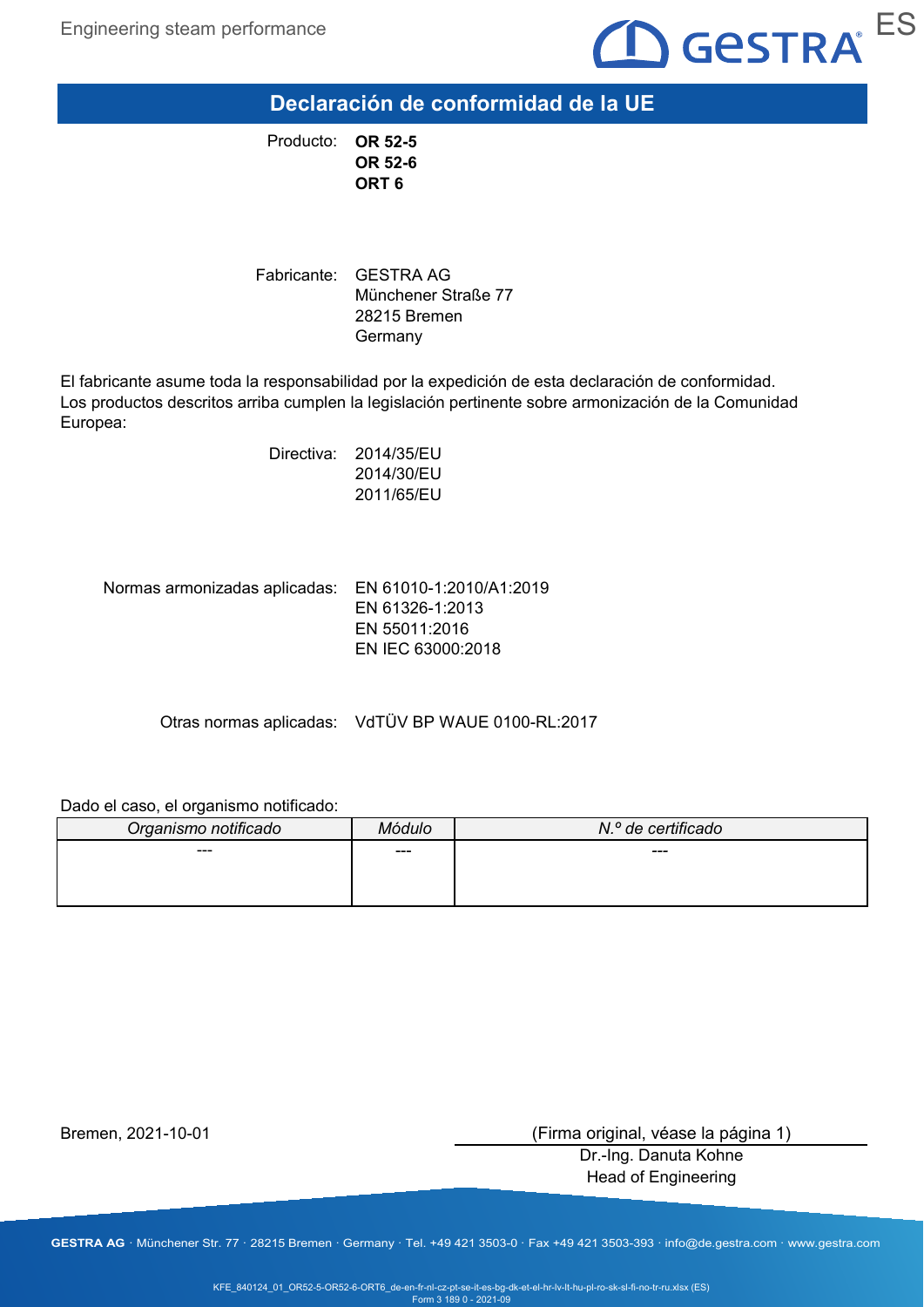

### **EU Prohlášení o shodě**

**OR 52-5** Výrobek: **OR 52-6 ORT 6**

Výrobce: GESTRA AG Münchener Straße 77 28215 Bremen **Germany** 

Výhradní odpovědnost za vystavení tohoto Prohlášení o shodě nese výrobce. Výše popsané výrobky splňují příslušné harmonizační předpisy Evropské unie:

> Směrnice: 2014/35/EU 2014/30/EU 2011/65/EU

Použité harmonizované normy: EN 61010-1:2010/A1:2019 EN 61326-1:2013 EN 55011:2016 EN IEC 63000:2018

Další použité normy: VdTÜV BP WAUE 0100-RL:2017

#### Případně oznámený subjekt:

| Oznámený subjekt | Modul | $\mathbf{r}$ . $\mathbf{r}$<br>nai c. |
|------------------|-------|---------------------------------------|
| ---              | ---   | ---                                   |
|                  |       |                                       |
|                  |       |                                       |

Bremen, 2021-10-01

(Originální podpis viz strna 1)

Dr.-Ing. Danuta Kohne Head of Engineering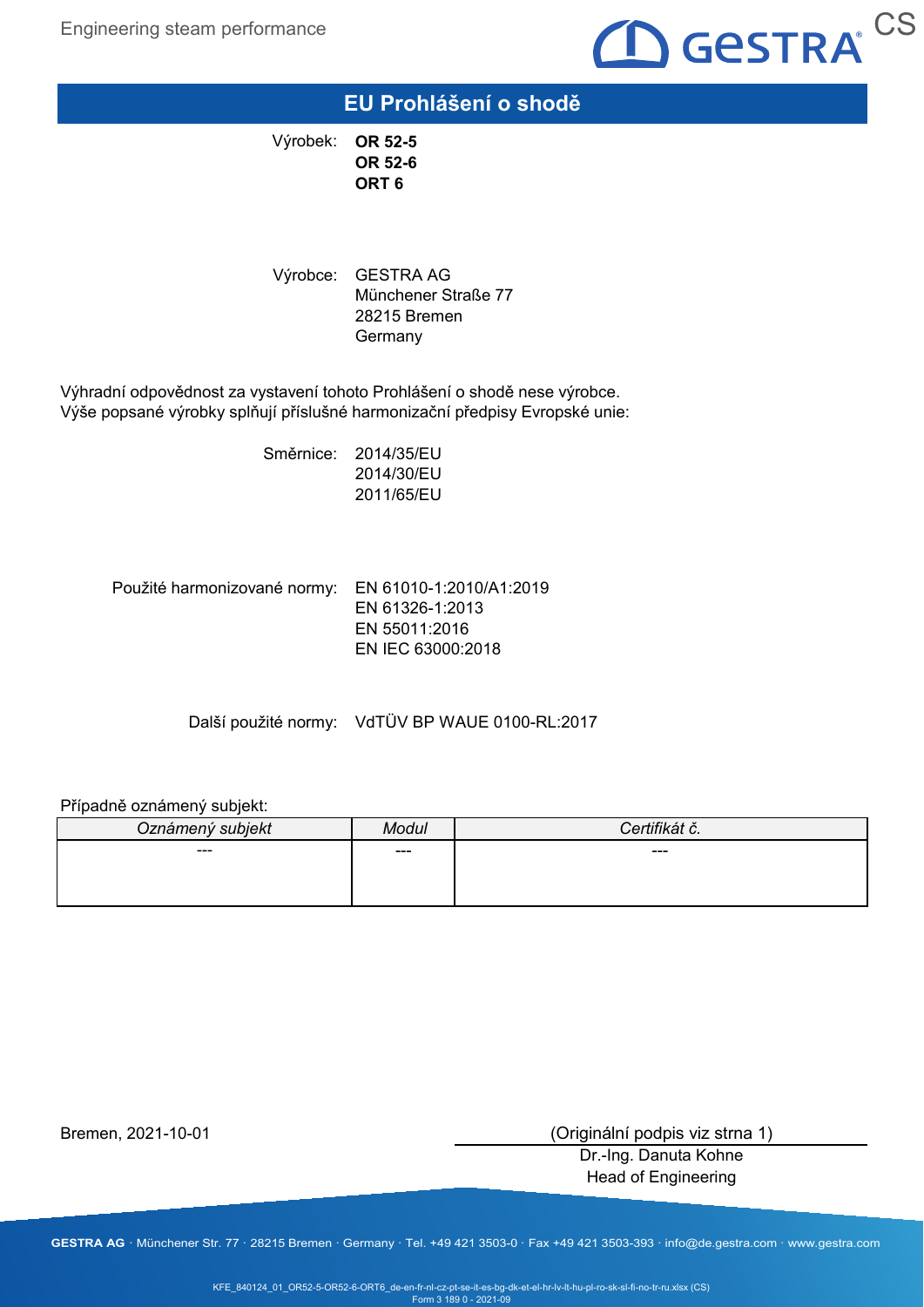

**EF-overensstemmelseserklæring**

**OR 52-5** Produkt: **OR 52-6 ORT 6**

Fabrikant: GESTRA AG Münchener Straße 77 28215 Bremen **Germany** 

Fabrikanten er eneansvarlig for udstedelsen af overensstemmelseserklæringen. De ovenfor beskrevne produkter overholder den relevante harmoniseringslovgivning i Den Europæiske Union:

> Direktiv: 2014/35/EU 2014/30/EU 2011/65/EU

Anvendte harmoniserede standarder: EN 61010-1:2010/A1:2019

EN 61326-1:2013 EN 55011:2016 EN IEC 63000:2018

Andre anvendte standarder: VdTÜV BP WAUE 0100-RL:2017

### I givet fald det bemyndigede organ:

| Bemyndiget organ | Modul | Certifikat nr. |
|------------------|-------|----------------|
| ---              | $---$ | ---            |
|                  |       |                |
|                  |       |                |

Bremen, 2021-10-01

(Se side 1 mht. original underskrift)

Dr.-Ing. Danuta Kohne Head of Engineering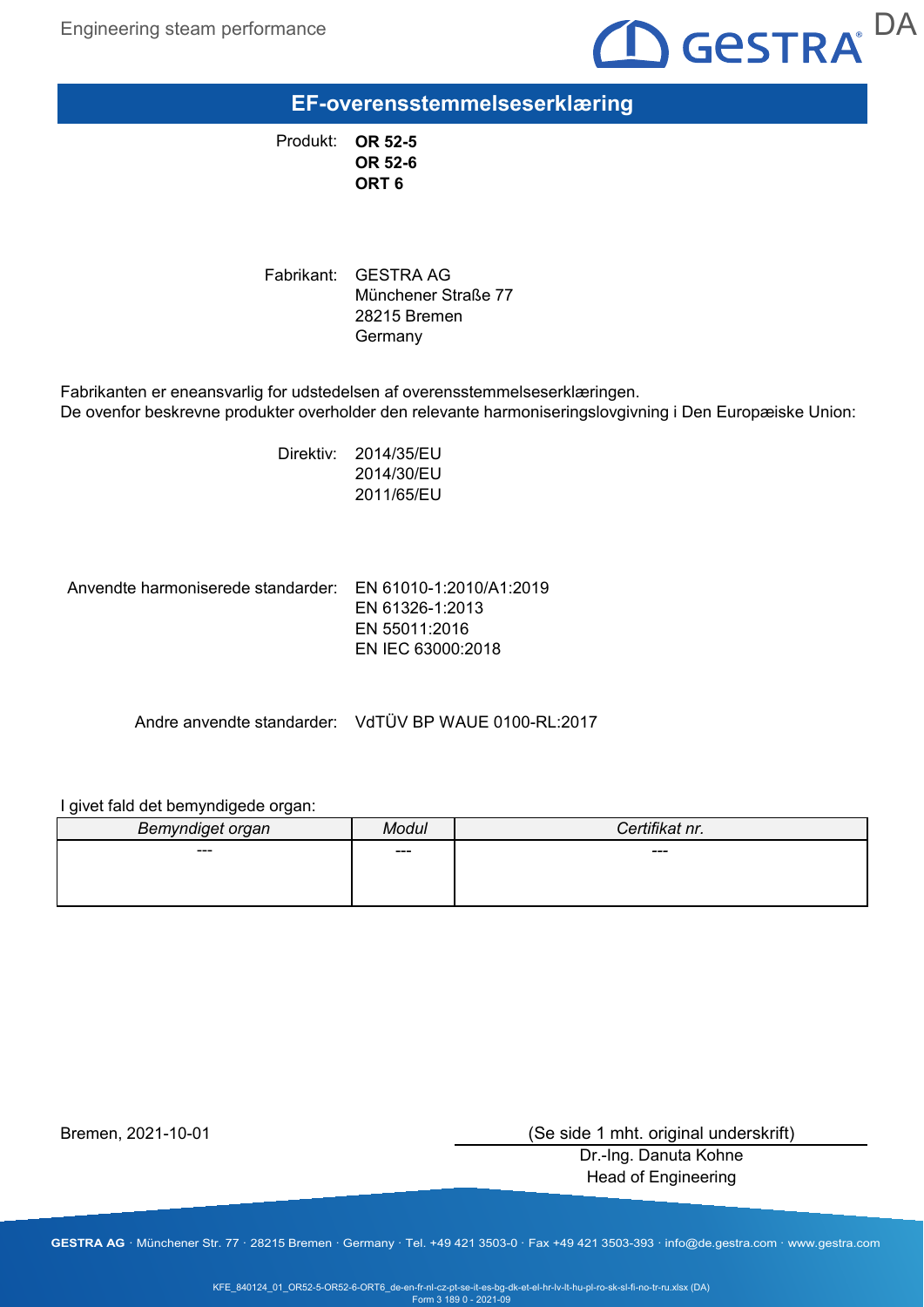

### **ELi vastavusdeklaratsioon**

**OR 52-5** Toode: **OR 52-6 ORT 6**

Tootja: GESTRA AG Münchener Straße 77 28215 Bremen **Germany** 

Tootjal lasub käesoleva vastavusdeklaratsiooni väljaandmise eest ainuvastutus. Eespool kirjeldatud tooted täidavad Euroopa Liidu asjaomaseid ühtlustusnõudeid:

> Direktiiv: 2014/35/EU 2014/30/EU 2011/65/EU

Kohaldatud ühtlustatud standardid:  $\,$  EN 61010-1:2010/A1:2019

EN 61326-1:2013 EN 55011:2016 EN IEC 63000:2018

Muud kohaldatud standardid: VdTÜV BP WAUE 0100-RL:2017

### Vajaduse korral teavitatud asutus:

| Teavitatud asutus | Moodul | Sertifikaadi nr |
|-------------------|--------|-----------------|
| $---$             | $---$  | $---$           |
|                   |        |                 |
|                   |        |                 |

Bremen, 2021-10-01

(Allkirja originaali vaadake lk 1)

Dr.-Ing. Danuta Kohne Head of Engineering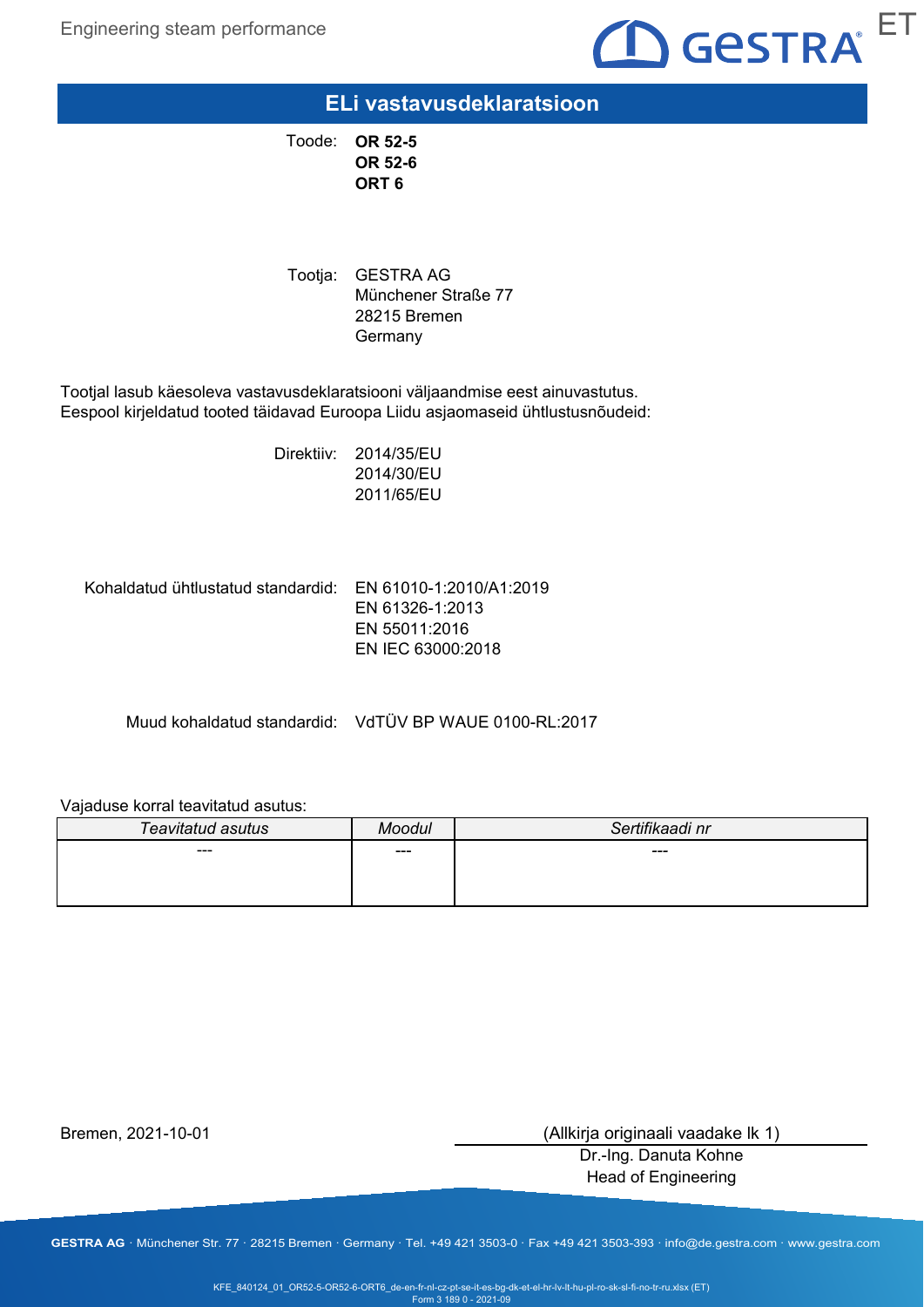

# **Δήλωση συμμόρφωσης ΕΕ**

**OR 52-5** Προϊόν: **OR 52-6 ORT 6**

Κατασκευαστής: GESTRA AG Münchener Straße 77 28215 Bremen Germany

Η αποκλειστική ευθύνη για την έκδοση αυτής της δήλωσης συμμόρφωσης βαρύνει τον κατασκευαστή. Τα προϊόντα που αναφέρονται παραπάνω πληρούν τη σχετική νομοθεσία εναρμόνισης της Ευρωπαϊκής Ένωσης:

> Οδηγία: 2014/35/EU 2014/30/EU 2011/65/EU

Εφαρμοζόμενα εναρμονισμένα = EN 61010-1:2010/A1:2019 πρότυπα: EN 61326-1:2013 EN 55011:2016 EN IEC 63000:2018

Εφαρμοζόμενα περαιτέρω πρότυπα: VdTÜV BP WAUE 0100-RL:2017

#### Ενδεχομένως η κοινοποιημένη υπηρεσία:

| Κοινοποιημένος φορέας | Μονάδα | Αρ. Πιστοποιητικού |
|-----------------------|--------|--------------------|
| ---                   | ---    | ---                |
|                       |        |                    |
|                       |        |                    |

Bremen, 2021-10-01

(Αυθεντική υπογραφή, δείτε σελίδα 1)

Dr.-Ing. Danuta Kohne Head of Engineering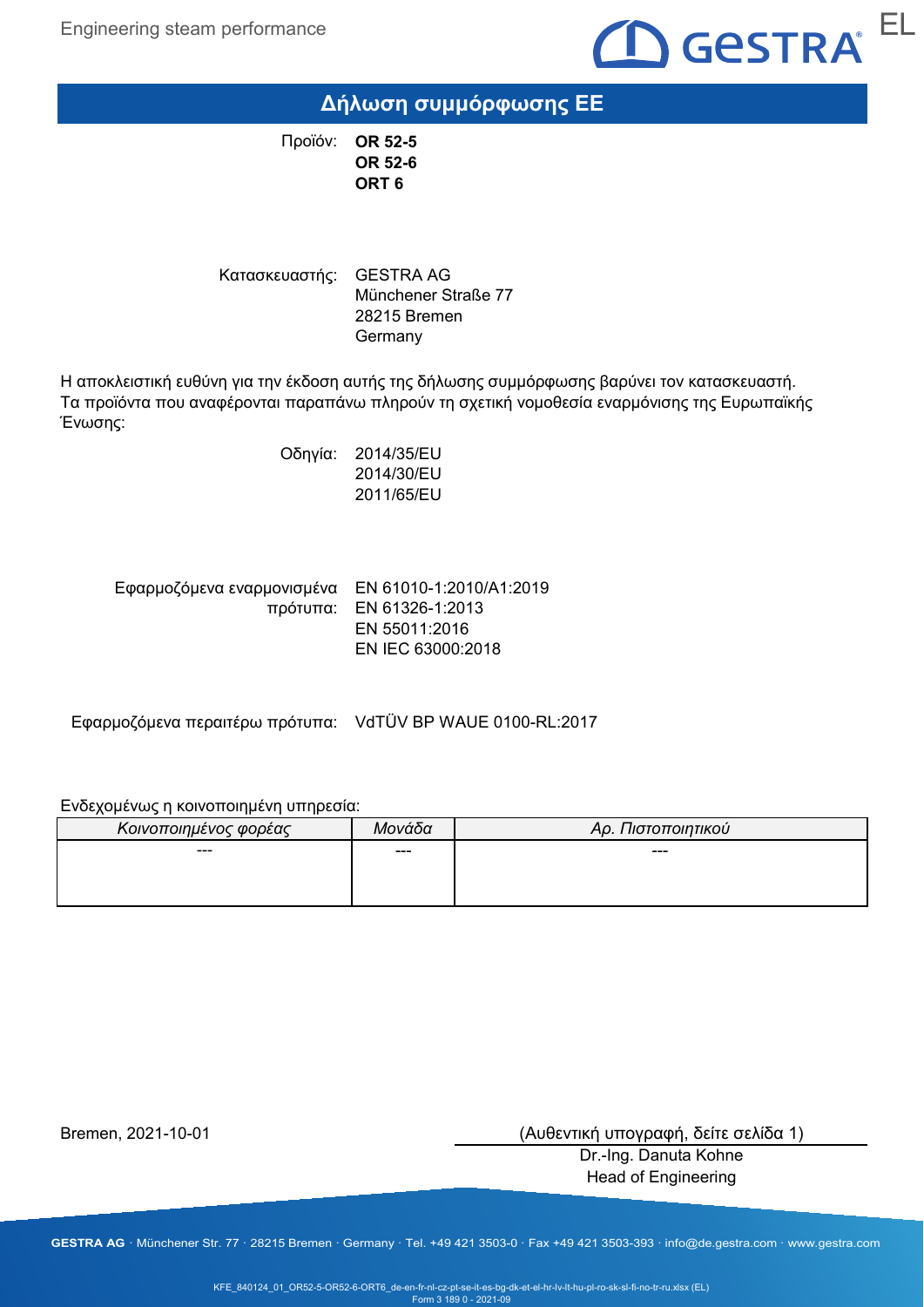

**Déclaration de conformité UE**

**OR 52-5** Produit : **OR 52-6 ORT 6**

Fabricant : GESTRA AG Münchener Straße 77 28215 Bremen Germany

Le fabricant est le seul responsable de la publication de la présente déclaration de conformité. Les produits mentionnés ci-dessus respectent les directives d'harmonisation en vigueur dans l'Union européenne :

> Directive 2014/35/EU 2014/30/EU 2011/65/EU

Normes harmonisées appliquées : EN 61010-1:2010/A1:2019 EN 61326-1:2013 EN 55011:2016 EN IEC 63000:2018

Autres normes appliquées : VdTÜV BP WAUE 0100-RL:2017

#### Le cas échéant, l'organisme notifié:

| Organisme notifié | dule | rtificat n°<br>`on |
|-------------------|------|--------------------|
| ---               | ---  | $---$              |
|                   |      |                    |
|                   |      |                    |

Bremen, 2021-10-01

(Signature originale, voir page 1)

Dr.-Ing. Danuta Kohne Head of Engineering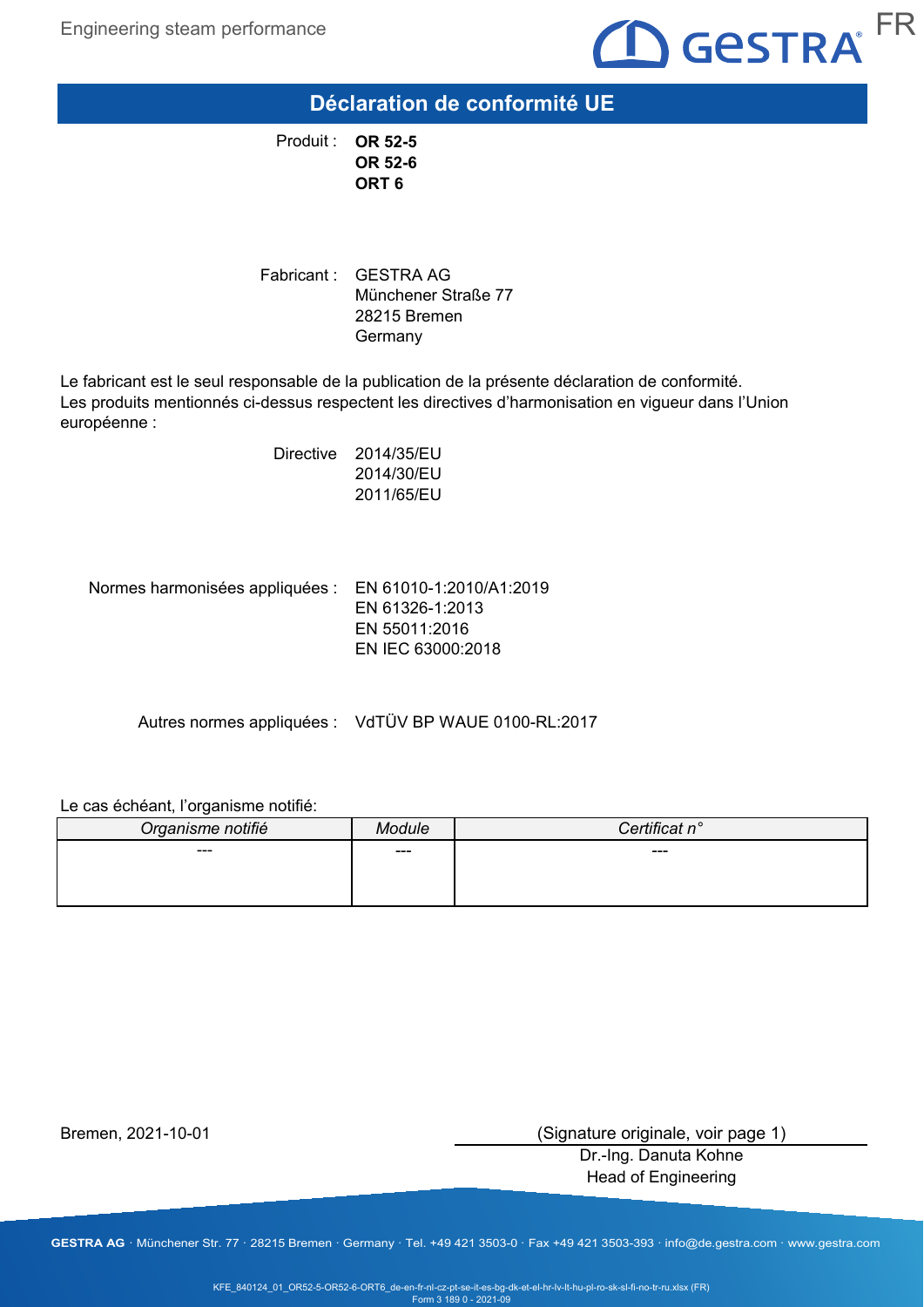

**EU izjava o sukladnosti**

**OR 52-5** Proizvod: **OR 52-6 ORT 6**

Proizvođač: GESTRA AG Münchener Straße 77 28215 Bremen **Germany** 

Isključivu odgovornost za izdavanje ove Izjave o sukladnosti snosi proizvođač. Prethodno navedeni proizvodi zadovoljavaju mjerodavne pravne propise o usklađivanju Europske unije:

> Direktiva: 2014/35/EU 2014/30/EU 2011/65/EU

Primijenjene usklađene norme: EN 61010-1:2010/A1:2019 EN 61326-1:2013 EN 55011:2016 EN IEC 63000:2018

Ostale primijenjene norme: VdTÜV BP WAUE 0100-RL:2017

#### Po potrebi prijavljeno tijelo:

| Prijavljeno tijelo | Modul | Br. Certifikata |
|--------------------|-------|-----------------|
| ---                | $---$ | ---             |
|                    |       |                 |
|                    |       |                 |

Bremen, 2021-10-01

(Originalni potpis, vidi stranicu 1)

Dr.-Ing. Danuta Kohne Head of Engineering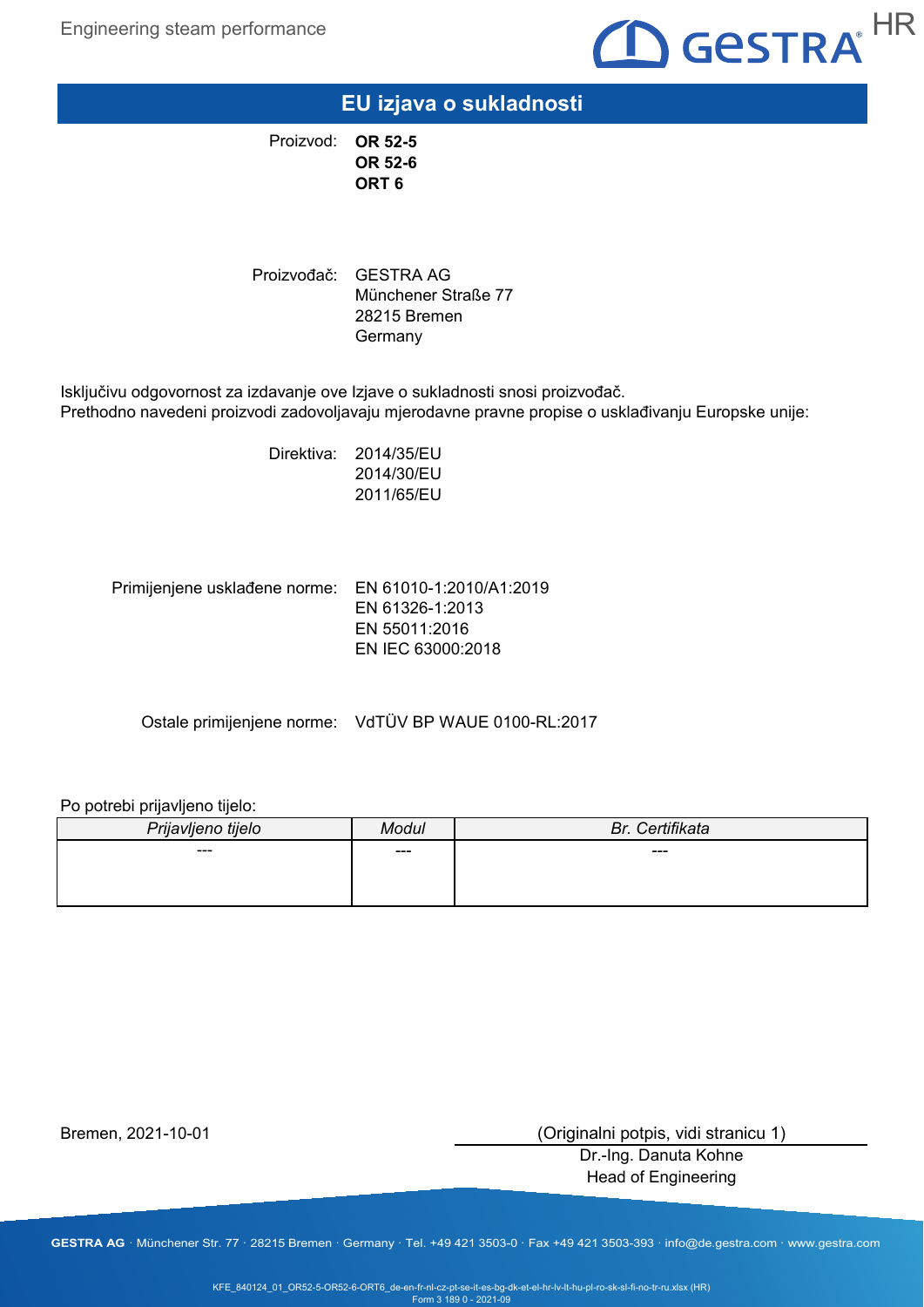

**Dichiarazione di conformità UE**

**OR 52-5** Prodotto: **OR 52-6 ORT 6**

Fabbricante: GESTRA AG Münchener Straße 77 28215 Bremen Germany

La presente dichiarazione di conformità è rilasciata sotto l'esclusiva responsabilità del fabbricante. I prodotti oggetto della dichiarazione di cui sopra sono conformi alla pertinente normativa di armonizzazione dell'UE:

> Direttiva: 2014/35/EU 2014/30/EU 2011/65/EU

Norme armonizzate applicate: EN 61010-1:2010/A1:2019 EN 61326-1:2013 EN 55011:2016 EN IEC 63000:2018

Altre norme applicate: VdTÜV BP WAUE 0100-RL:2017

Ove applicabile, organismo notificato:

| Organismo notificato | Modulo | Certificato N. |
|----------------------|--------|----------------|
| ---                  | ---    | ---            |
|                      |        |                |
|                      |        |                |

Bremen, 2021-10-01

(Firma originale vedi pagina 1)

Dr.-Ing. Danuta Kohne Head of Engineering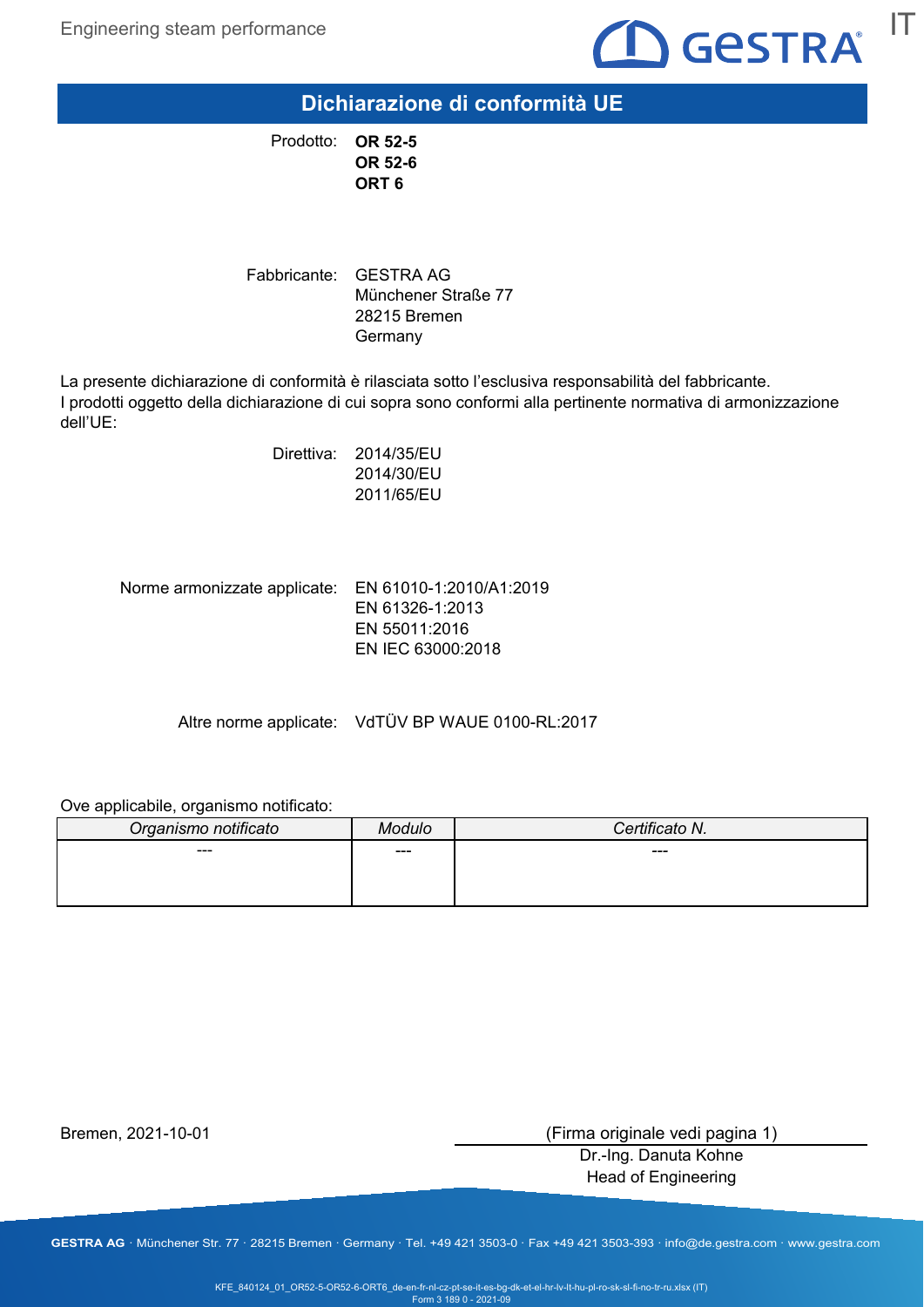Engineering steam performance



## **ES atbilstības deklarācija**

**OR 52-5 OR 52-6 ORT 6** Izstrādājums:

> Ražotājs: GESTRA AG Münchener Straße 77 28215 Bremen **Germany**

Šī atbilstības deklarācija ir izdota vienīgi uz ražotāja atbildību. Iepriekš minētie izstrādājumi izpilda attiecīgos Eiropas Savienības saskaņošanas tiesību aktus:

> Direktīva: 2014/35/EU 2014/30/EU 2011/65/EU

Piemērotie saskaņotie standarti: EN 61010-1:2010/A1:2019 EN 61326-1:2013 EN 55011:2016 EN IEC 63000:2018

Piemērotie papildu standarti: VdTÜV BP WAUE 0100-RL:2017

#### Ja attiecas, kompetentā iestāde:

| Pilnvarotā iestāde | Modulis | Sertifikāta Nr. |
|--------------------|---------|-----------------|
| ---                | $---$   | ---             |
|                    |         |                 |
|                    |         |                 |

Bremen, 2021-10-01

(Skatīt oriģinālo parakstu 1. lpp)

Dr.-Ing. Danuta Kohne Head of Engineering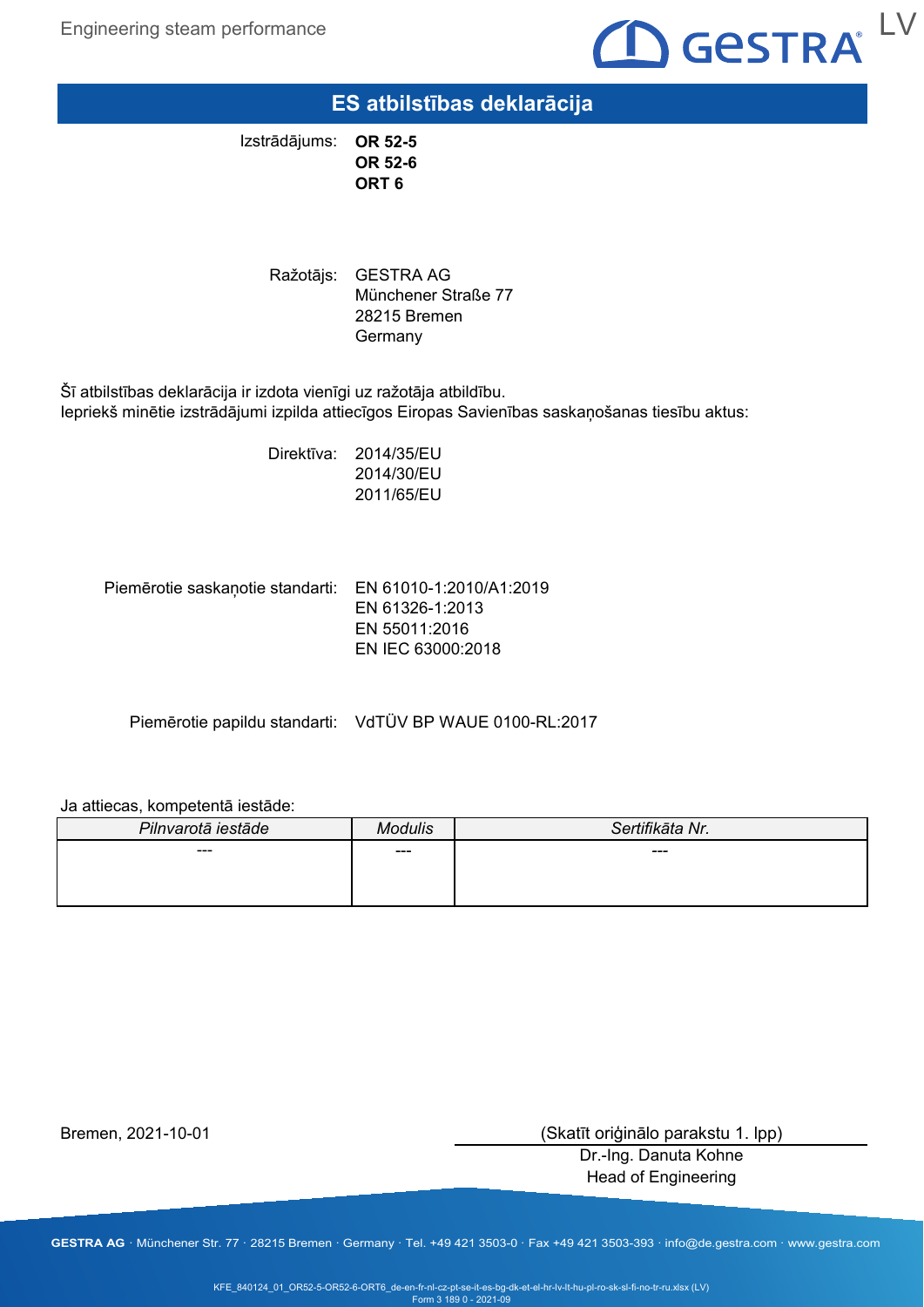

## **ES atitikties deklaracija**

**OR 52-5** Gaminys: **OR 52-6 ORT 6**

Gamintojas: GESTRA AG Münchener Straße 77 28215 Bremen **Germany** 

Už šią atitikties deklaraciją atsakingas tik gamintojas. Pirmiau nurodyti gaminiai atitinka svarbius Europos Sąjungos derinimo teisės aktus:

> Direktyva: 2014/35/EU 2014/30/EU 2011/65/EU

Taikomi darnieji standartai: EN 61010-1:2010/A1:2019 EN 61326-1:2013 EN 55011:2016 EN IEC 63000:2018

Kiti taikomi standartai: VdTÜV BP WAUE 0100-RL:2017

#### Jei taikoma, notifikuotoji įstaiga:

| Notifikuotoji įstaiga | Andulis | Pažymėjimo Nr. |
|-----------------------|---------|----------------|
| ---                   | ---     | ---            |
|                       |         |                |
|                       |         |                |

Bremen, 2021-10-01

(Originalų parašą žr. 1 puslapyje)

Dr.-Ing. Danuta Kohne Head of Engineering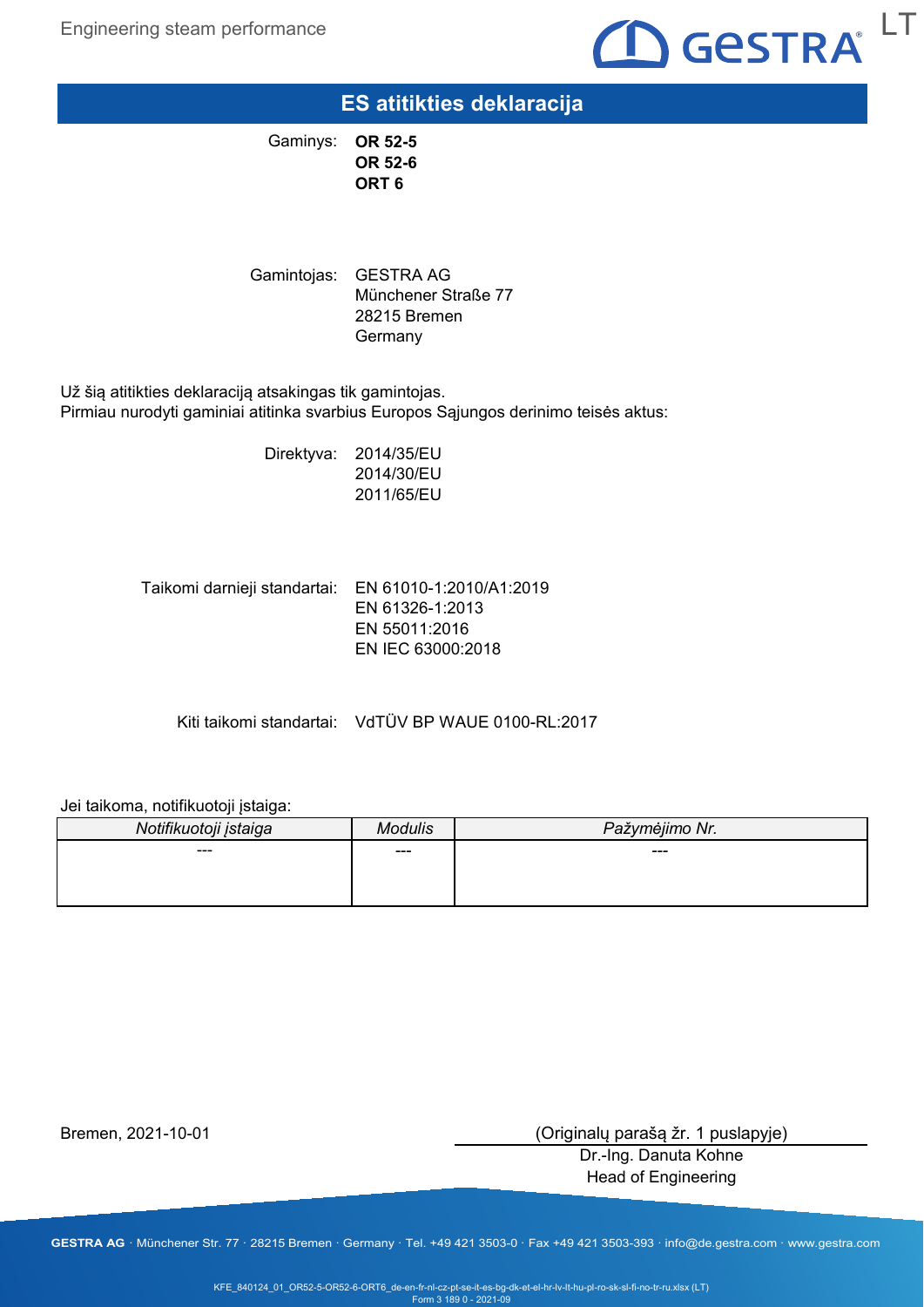

**EU-megfelelőségi nyilatkozat**

**OR 52-5** Termék: **OR 52-6 ORT 6**

Gyártó: GESTRA AG Münchener Straße 77 28215 Bremen **Germany** 

A jelen megfelelőségi nyilatkozat kiállításáért a kizárólagos felelősséget a gyártó viseli. A fent leírt termékek teljesítik az Európai Unió alkalmazandó harmonizációs jogszabályainak előírásait:

> Irányelv: 2014/35/EU 2014/30/EU 2011/65/EU

Alkalmazott harmonizált szabványok: EN 61010-1:2010/A1:2019

EN 61326-1:2013 EN 55011:2016 EN IEC 63000:2018

Más alkalmazott szabványok: VdTÜV BP WAUE 0100-RL:2017

#### Adott esetben a bejelentett szervezet:

| <b>Bejelentett szervezet</b> | Modul | Tanúsítvány száma |
|------------------------------|-------|-------------------|
| ---                          | ---   | ---               |
|                              |       |                   |
|                              |       |                   |

Bremen, 2021-10-01

(Az eredeti aláírást megtalálja az 1. oldalon)

Dr.-Ing. Danuta Kohne Head of Engineering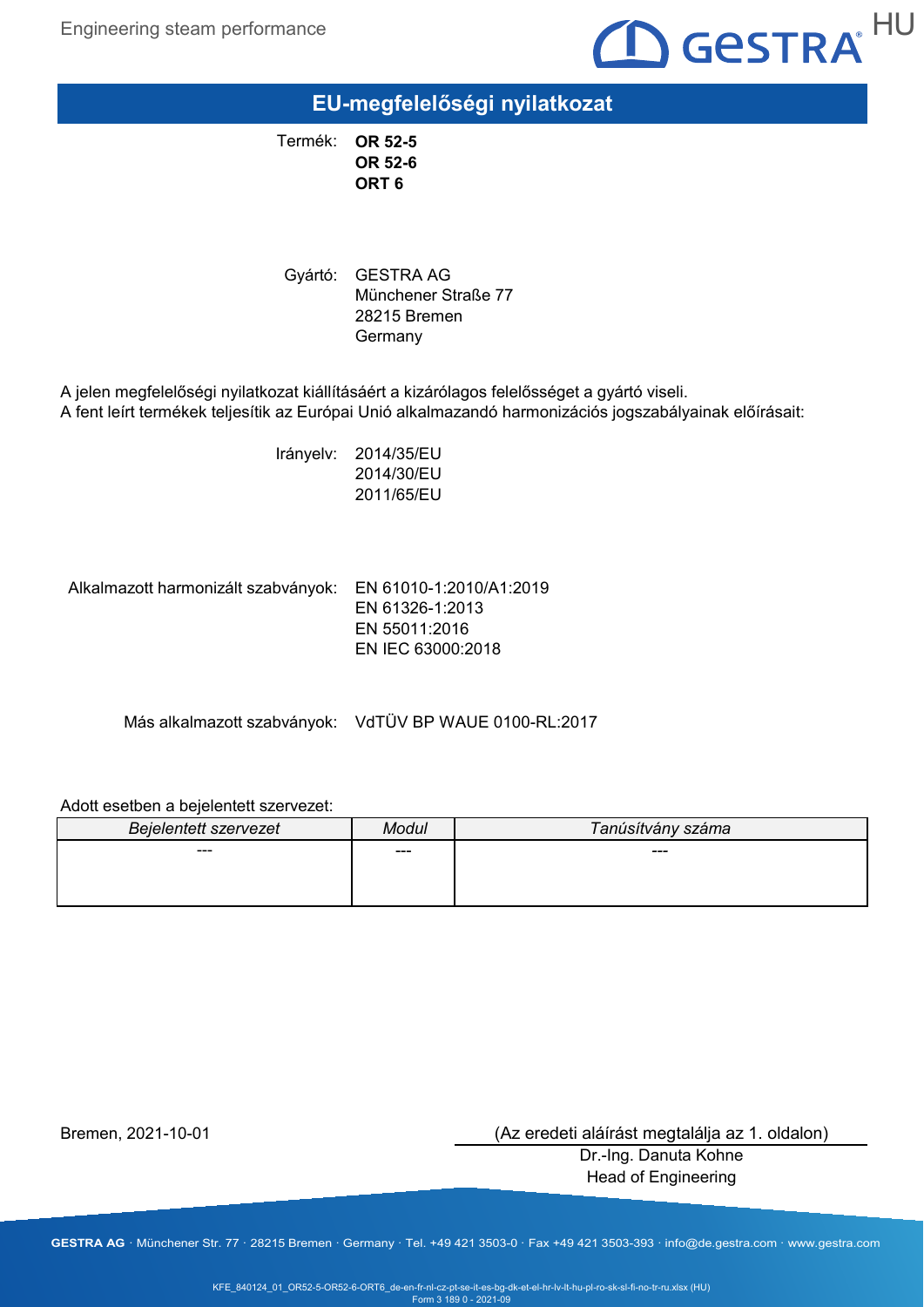

**Deklaracja zgodności UE**

**OR 52-5** Produkt: **OR 52-6 ORT 6**

Producent: GESTRA AG Münchener Straße 77 28215 Bremen Germany

Wyłączną odpowiedzialność za wystawienie niniejszej deklaracji zgodności ponosi producent. Opisane powyżej produkty są zgodne z odpowiednimi przepisami harmonizacyjnymi Unii Europejskiej:

> Dyrektywa: 2014/35/EU 2014/30/EU 2011/65/EU

Zastosowane normy EN 61010-1:2010/A1:2019 zharmonizowane: EN 61326-1:2013 EN 55011:2016 EN IEC 63000:2018

Inne zastosowane normy: VdTÜV BP WAUE 0100-RL:2017

### W stosownych przypadkach – jednostka notyfikowana:

| Jednostka notyfikowana | /loduł | Nr certyfikatu |
|------------------------|--------|----------------|
| ---                    | ---    | ---            |
|                        |        |                |
|                        |        |                |

Bremen, 2021-10-01

(Oryginalny podpis patrz strona 1)

Dr.-Ing. Danuta Kohne Head of Engineering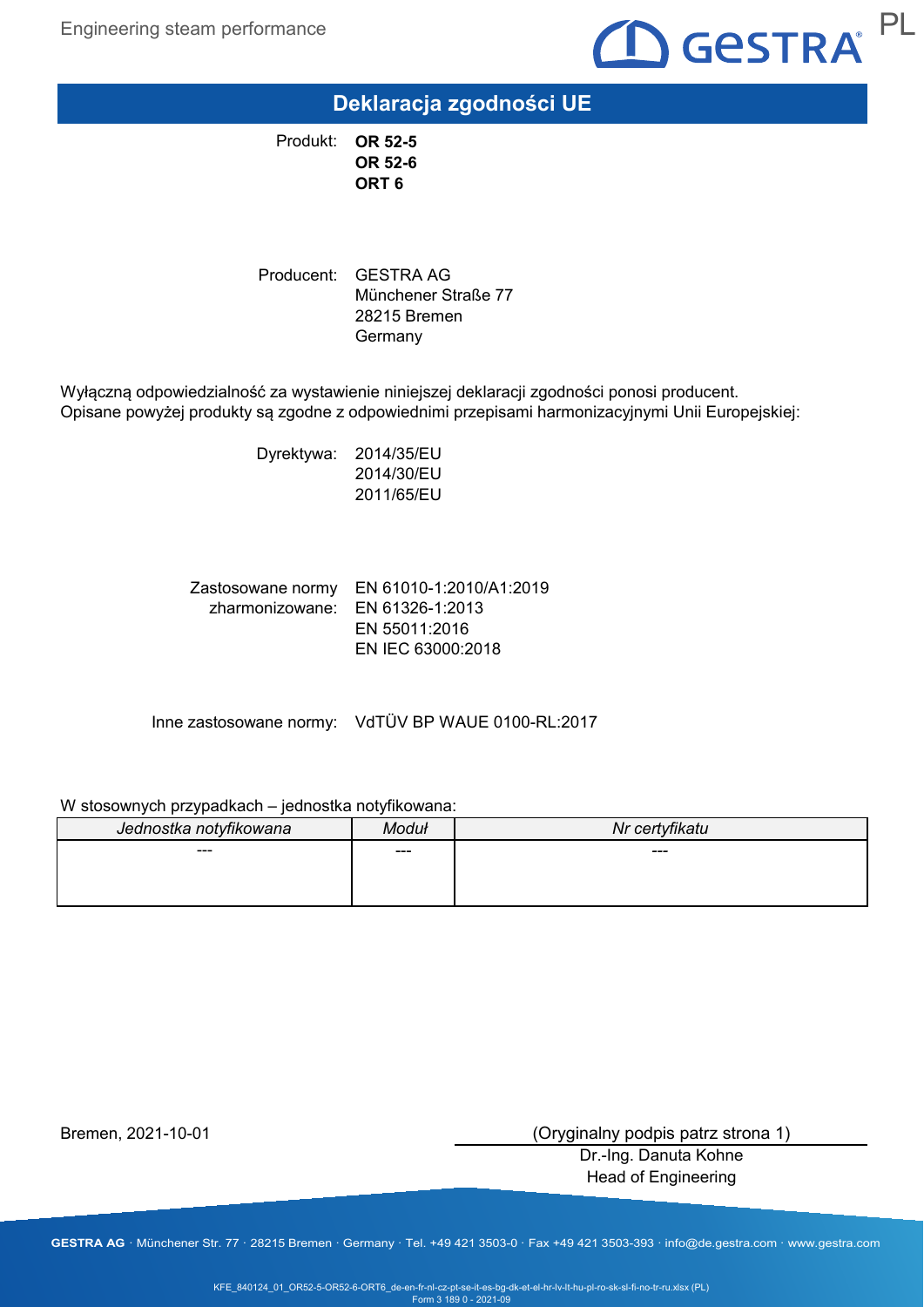

**EU-conformiteitsverklaring**

**OR 52-5** Product: **OR 52-6 ORT 6**

Fabrikant: GESTRA AG Münchener Straße 77 28215 Bremen Germany

Voor het opstellen van deze conformiteitsverklaring is uitsluitend de fabrikant verantwoordelijk. De hierboven beschreven producten zijn conform de desbetreffende harmonisatiewetgeving van de Europese Unie:

> Richtlijn: 2014/35/EU 2014/30/EU 2011/65/EU

Toegepaste geharmoniseerde EN 61010-1:2010/A1:2019 EN 61326-1:2013 normen: EN 55011:2016 EN IEC 63000:2018

Toegepaste andere normen: VdTÜV BP WAUE 0100-RL:2017

#### Indien nodig de aangemelde instantie:

| Aangemelde instantie | odule | Certificaatnr. |
|----------------------|-------|----------------|
| ---                  | ---   | ---            |
|                      |       |                |
|                      |       |                |

Bremen, 2021-10-01

(Voor originele handtekening zie pagina 1)

Dr.-Ing. Danuta Kohne Head of Engineering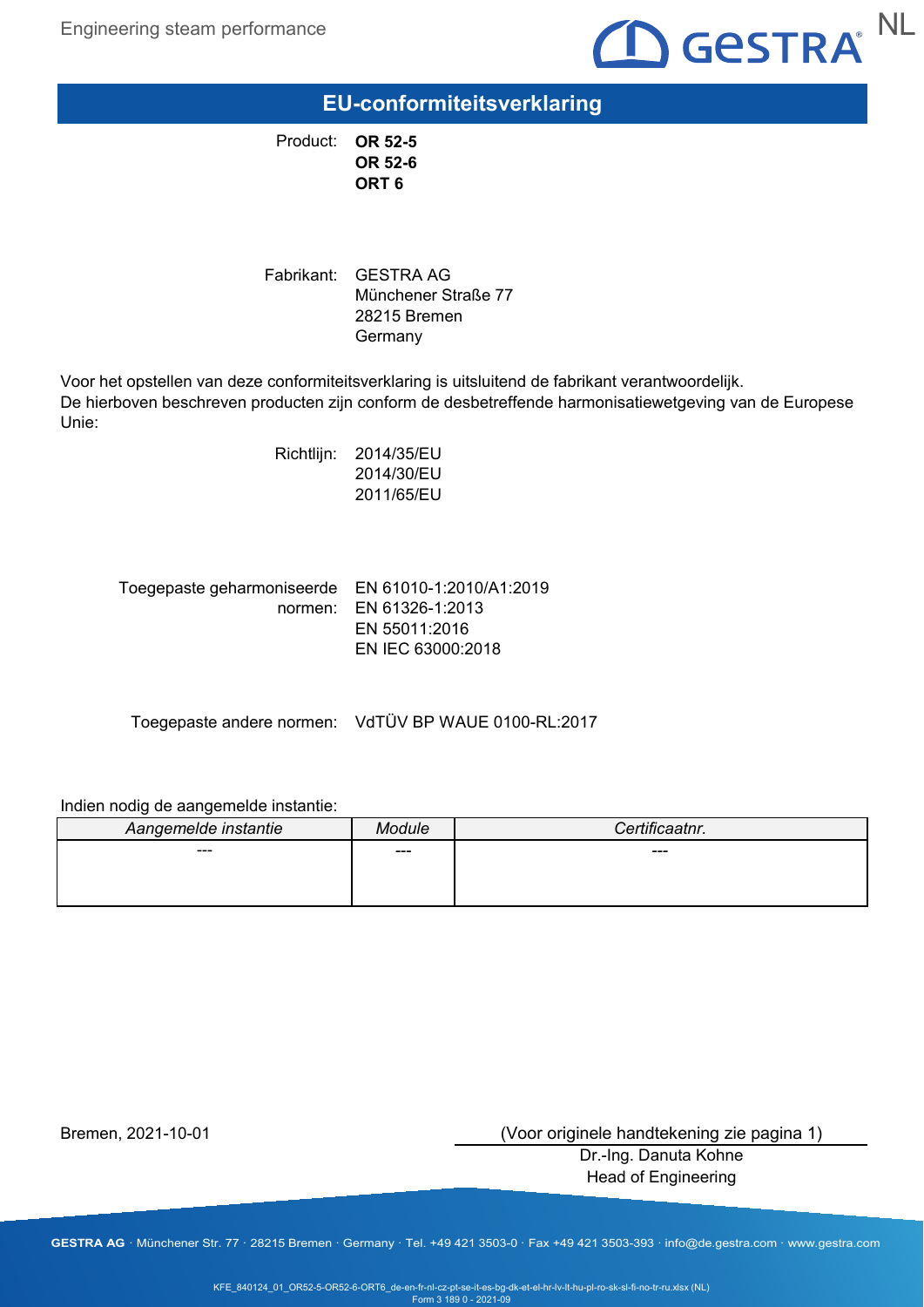

**Declaração de conformidade CE**

**OR 52-5** Produto: **OR 52-6 ORT 6**

Fabricante: GESTRA AG Münchener Straße 77 28215 Bremen **Germany** 

A presente declaração de conformidade é emitida sob a exclusiva responsabilidade do fabricante. Os produtos descritos anteriormente preenchem legislação de harmonização aplicável da União Europeia:

> Diretiva: 2014/35/EU 2014/30/EU 2011/65/EU

Normas harmonizadas aplicadas: EN 61010-1:2010/A1:2019

EN 61326-1:2013 EN 55011:2016 EN IEC 63000:2018

Outras normas aplicadas: VdTÜV BP WAUE 0100-RL:2017

### Eventualmente o organismo notificado:

| Organismo notificado |     | N.º de certificado |
|----------------------|-----|--------------------|
| ---                  | --- | ---                |
|                      |     |                    |
|                      |     |                    |

Bremen, 2021-10-01

(Assinatura original ver página 1)

Dr.-Ing. Danuta Kohne Head of Engineering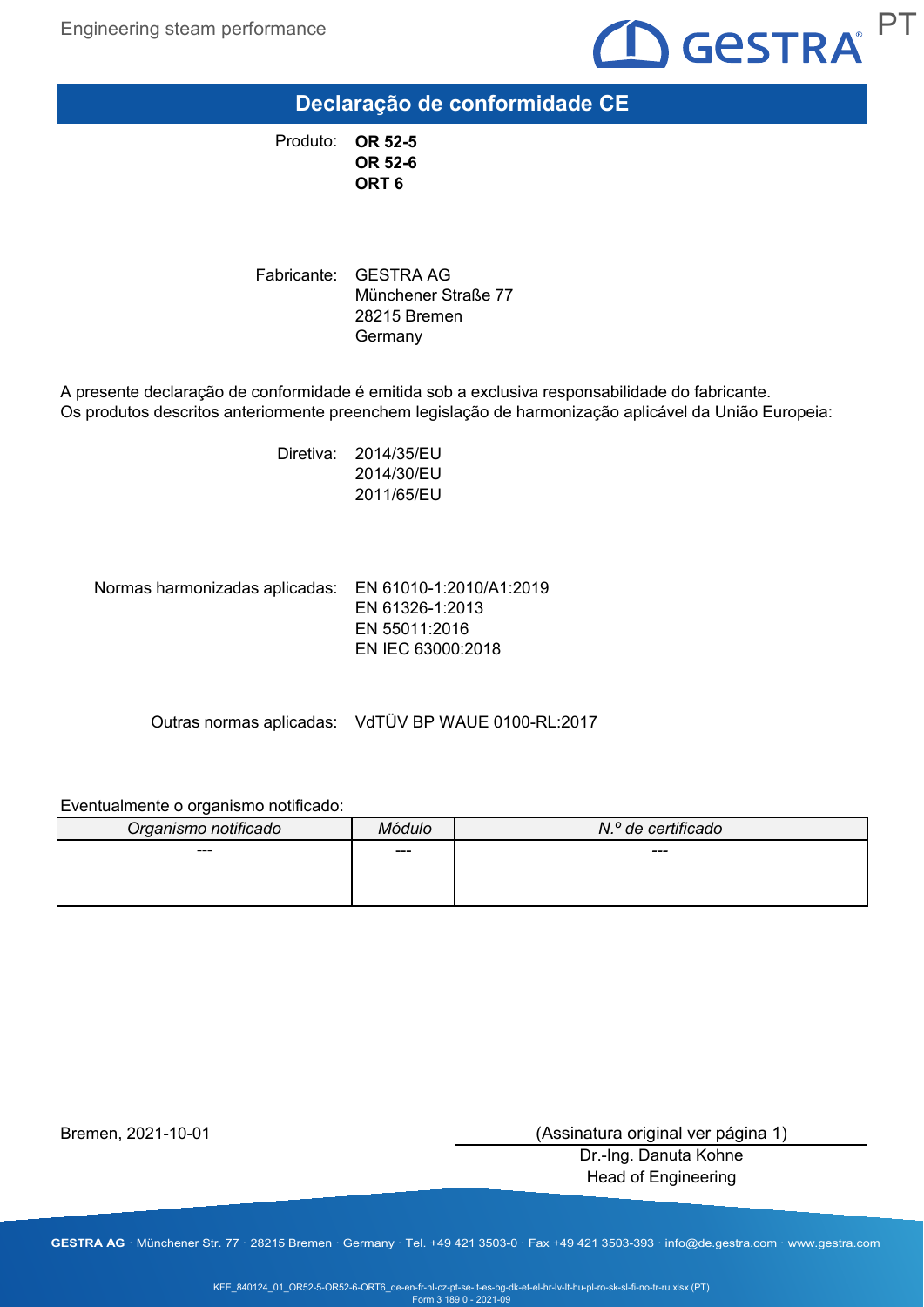

## **Declarație de conformitate**

**OR 52-5** Produs: **OR 52-6 ORT 6**

Producător: GESTRA AG Münchener Straße 77 28215 Bremen **Germany** 

Producătorul este singurul responsabil de întocmirea acestei declarații de conformitate. Produsele descrise mai sus îndeplinesc prevederile legislative armonizate ale Uniunii Europene:

> Directiva: 2014/35/EU 2014/30/EU 2011/65/EU

Standarde armonizate aplicate: EN 61010-1:2010/A1:2019 EN 61326-1:2013 EN 55011:2016 EN IEC 63000:2018

Alte standarde aplicate: VdTÜV BP WAUE 0100-RL:2017

### Organismul notificat, după caz:

| Organ notificat | Modul | Nr. certificat |
|-----------------|-------|----------------|
| $--$            | $---$ | ---            |
|                 |       |                |
|                 |       |                |

Bremen, 2021-10-01

(Pentru semnătura originală consultaţi pagina 1)

Dr.-Ing. Danuta Kohne Head of Engineering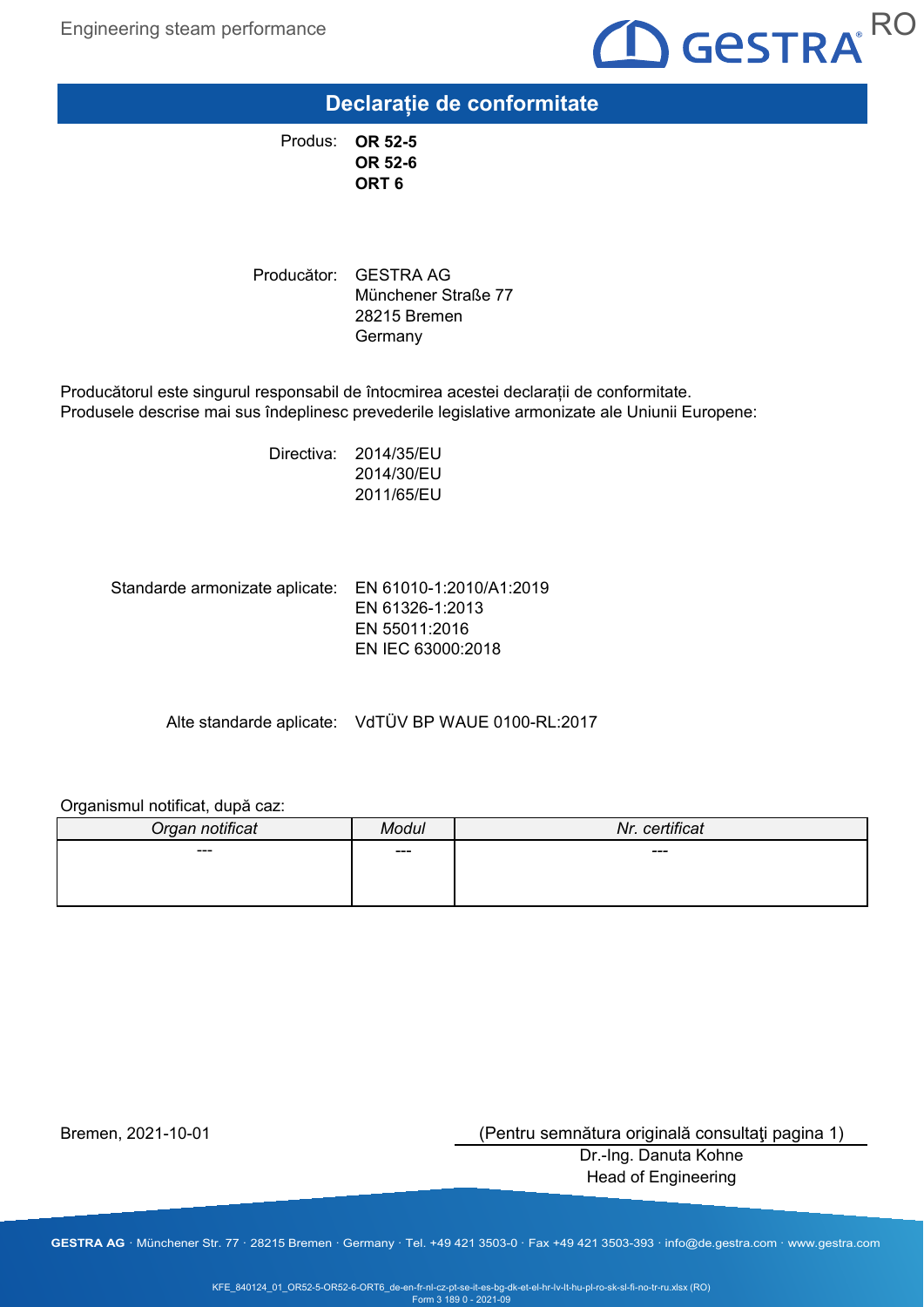

### **EU Vyhlásenie o zhode**

**OR 52-5** Výrobok: **OR 52-6 ORT 6**

Výrobca: GESTRA AG Münchener Straße 77 28215 Bremen **Germany** 

Výhradnú zodpovednosť za vystavenie toho vyhlásenia o zhode znáša výrobca. Vyššie popísané výrobky spĺňajú platné harmonizačné predpisy Európskej únie:

> Smernica: 2014/35/EU 2014/30/EU 2011/65/EU

Použité harmonizované normy: EN 61010-1:2010/A1:2019 EN 61326-1:2013 EN 55011:2016 EN IEC 63000:2018

Ďalšie použité normy: VdTÜV BP WAUE 0100-RL:2017

### Prípadne notifikovaná osoba:

| Notifikovaná osoba | Modul | ntifil⁄át ×<br>ial C. |
|--------------------|-------|-----------------------|
| ---                | ---   | ---                   |
|                    |       |                       |
|                    |       |                       |

Bremen, 2021-10-01

(Originálny podpis pozri strana 1)

Dr.-Ing. Danuta Kohne Head of Engineering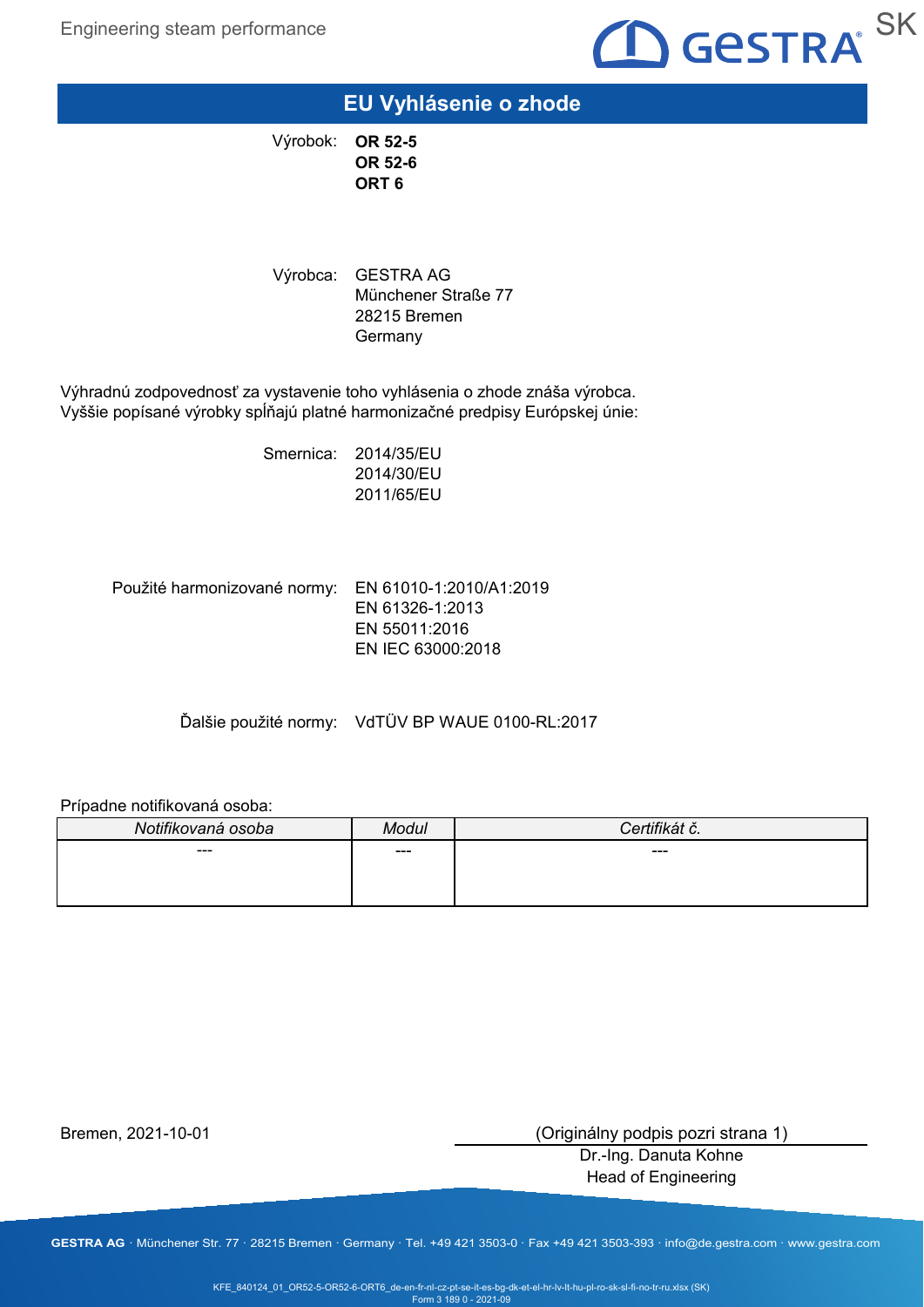

**ES Izjava o skladnosti**

**OR 52-5** Izdelek: **OR 52-6 ORT 6**

Proizvajalec: GESTRA AG Münchener Straße 77 28215 Bremen **Germany** 

Za izdajo te izjave o skladnosti je odgovoren izključno proizvajalec. Zgoraj opisani izdelki so v skladu z veljavno usklajevalno zakonodajo Evropske unije:

> Direktiva: 2014/35/EU 2014/30/EU 2011/65/EU

Uporabljeni harmonizirani standardi: EN 61010-1:2010/A1:2019

EN 61326-1:2013 EN 55011:2016 EN IEC 63000:2018

Uporabljeni dodatni standardi: VdTÜV BP WAUE 0100-RL:2017

### Where applicable, the notified body:

| Priglašeni organ | odul  | rtifikata<br>cen.<br>ST. |
|------------------|-------|--------------------------|
| $--$             | $---$ | ---                      |
|                  |       |                          |
|                  |       |                          |

Bremen, 2021-10-01

(Originalni podpis glejte na strani 1)

Dr.-Ing. Danuta Kohne Head of Engineering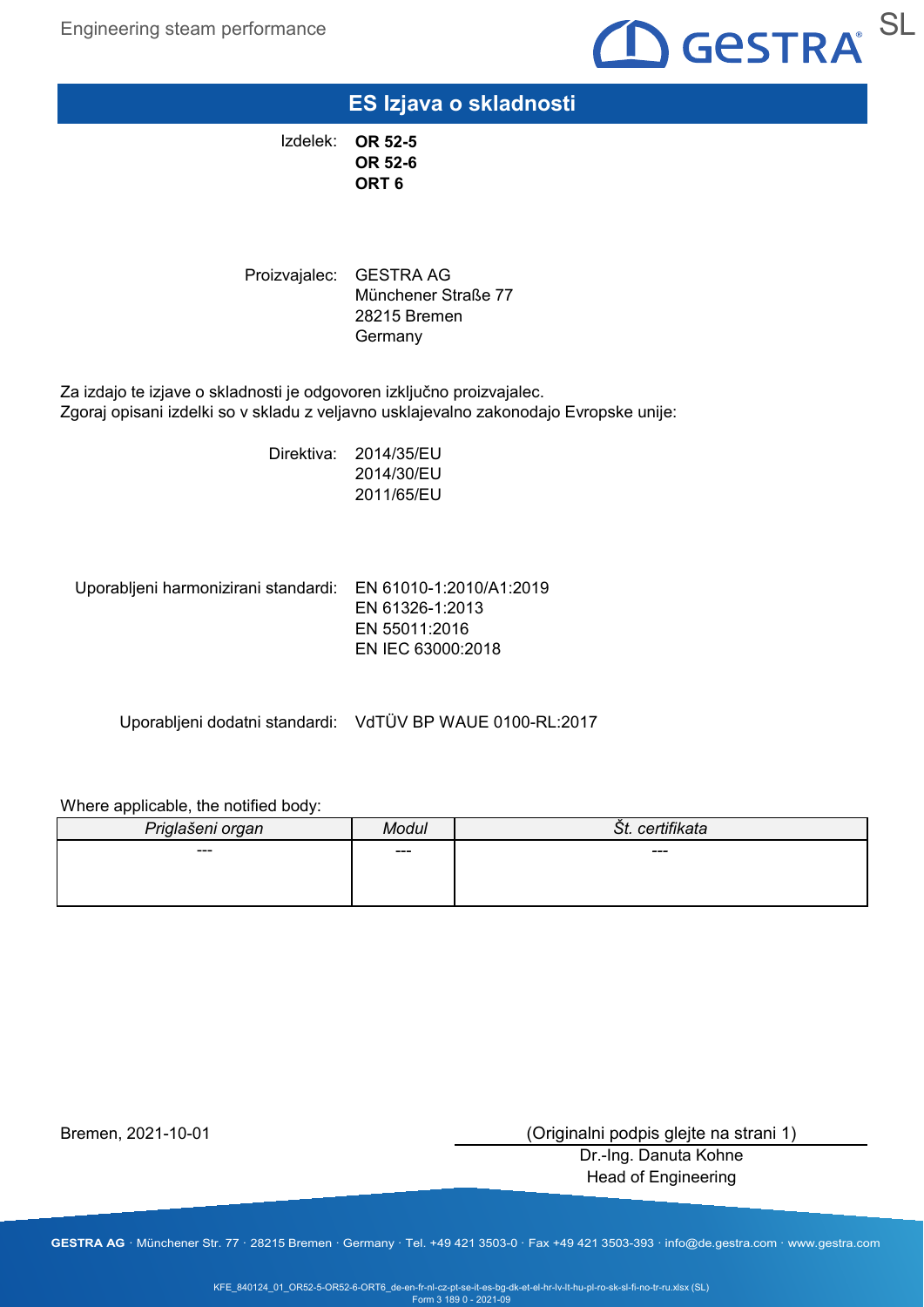

**EU-vaatimustenmukaisuusvakuutus**

**OR 52-5** Tuote: **OR 52-6 ORT 6**

Valmistaja: GESTRA AG Münchener Straße 77 28215 Bremen **Germany** 

Tämän vaatimustenmukaisuusvakuutuksen laatimisesta vastaa yksinomaan valmistaja. Yllä mainitut tuotteet täyttävät Euroopan Unionin yhdenmukaistamislainsäädännön vaatimukset:

> Direktiivi: 2014/35/EU 2014/30/EU 2011/65/EU

Sovelletut yhdenmukaistetut EN 61010-1:2010/A1:2019 standardit: EN 61326-1:2013 EN 55011:2016 EN IEC 63000:2018

Sovelletut muut standardit: VdTÜV BP WAUE 0100-RL:2017

#### Mahdollisesti ilmoitettu laitos:

| Ilmoitettu laitos | Aoduuli | Sertifikaatin nro |
|-------------------|---------|-------------------|
| ---               | ---     | ---               |
|                   |         |                   |
|                   |         |                   |

Bremen, 2021-10-01

(Alkuperäinen allekirjoitus ks. sivu 1)

Dr.-Ing. Danuta Kohne Head of Engineering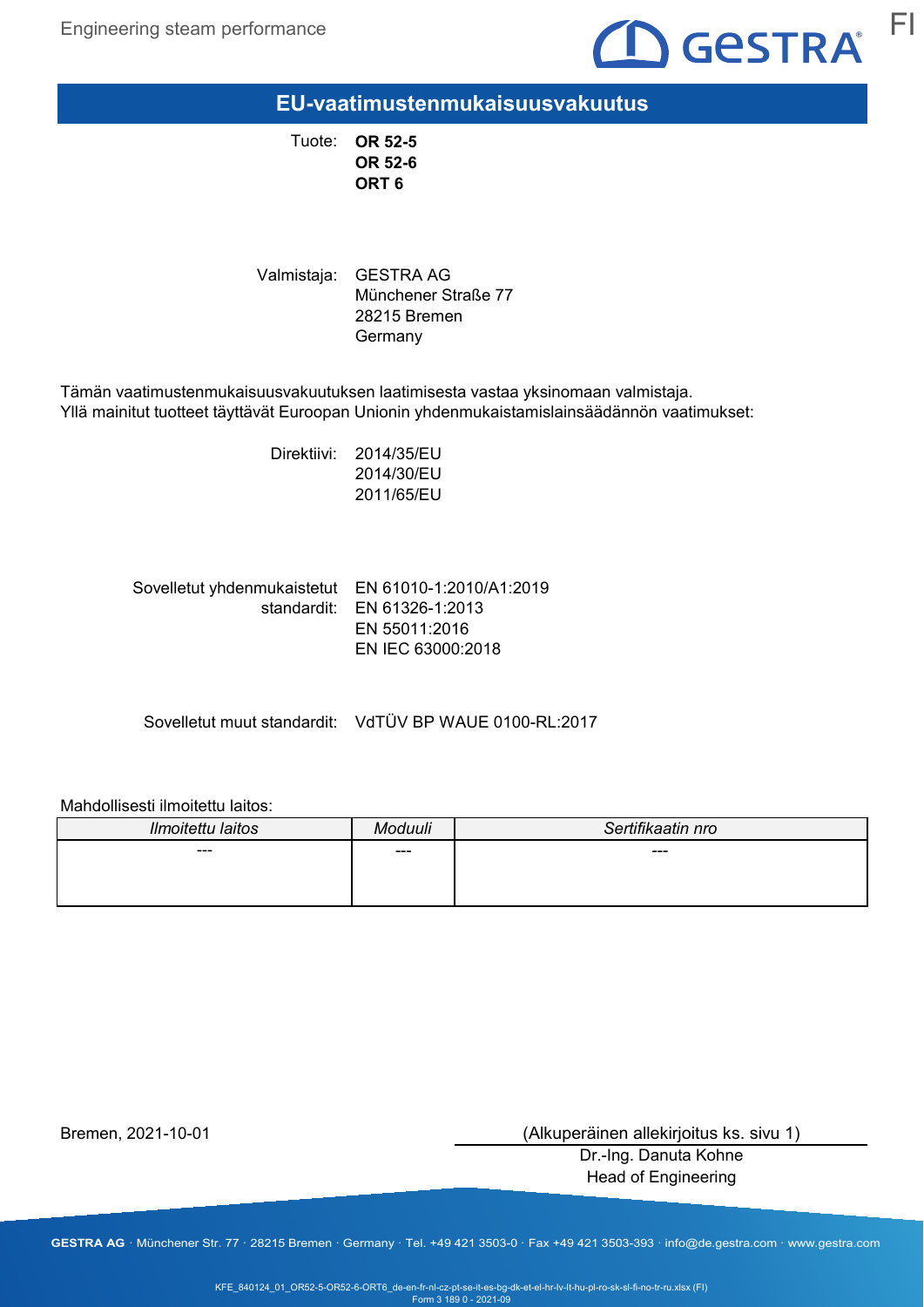

**EU-försäkran om överensstämmelse**

**OR 52-5** Produkt: **OR 52-6 ORT 6**

Tillverkare: GESTRA AG Münchener Straße 77 28215 Bremen Germany

Tillverkaren bär ensam ansvaret för utfärdandet av den här försäkran om överensstämmelse. De ovan beskrivna produkterna uppfyller den Europeiska Unionens tillämpliga harmoniseringsrättsföreskrifter:

> Direktiv: 2014/35/EU 2014/30/EU 2011/65/EU

Tillämpade harmoniserade  $\,$  EN 61010-1:2010/A1:2019 standarder: EN 61326-1:2013 EN 55011:2016 EN IEC 63000:2018

Övriga tillämpade standarder: VdTÜV BP WAUE 0100-RL:2017

### Eventuellt ackrediterat provningsorgan:

| Ackrediterat provningsorgan | Modul | Certifikatsnummer |
|-----------------------------|-------|-------------------|
| ---                         | ---   | ---               |
|                             |       |                   |
|                             |       |                   |

Bremen, 2021-10-01

(Originalunderskrift se sidan 1)

Dr.-Ing. Danuta Kohne Head of Engineering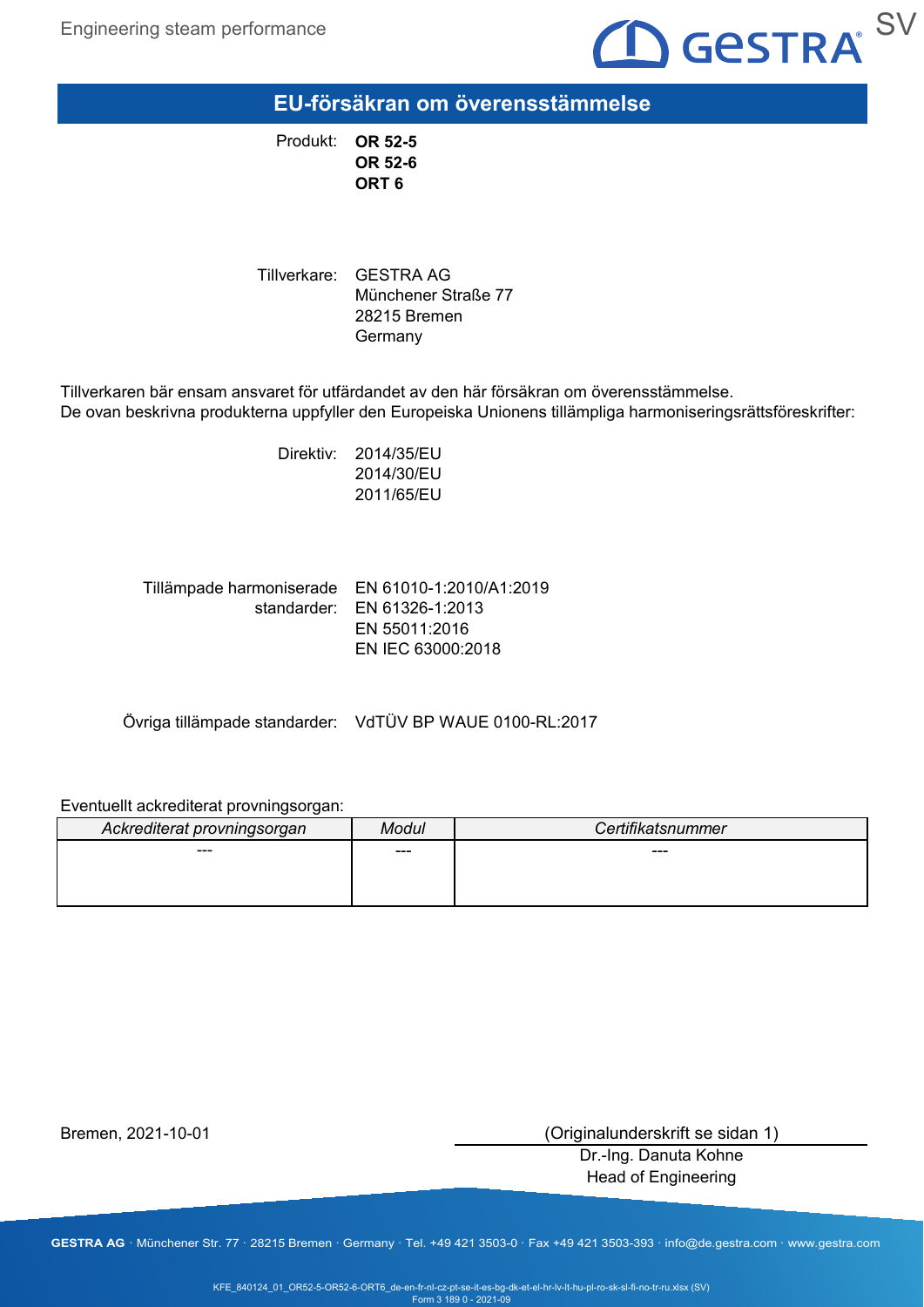

# **EU-samsvarserklæring**

**OR 52-5** Produkt: **OR 52-6 ORT 6**

Produsent: GESTRA AG Münchener Straße 77 28215 Bremen **Germany** 

Produsenten har eneansvaret for å utstede denne samsvarserklæringen. Produktene beskrevet ovenfor oppfyller den relevante harmoniseringslovgivningen i EU:

> Direktiv: 2014/35/EU 2014/30/EU 2011/65/EU

Anvendte harmoniserte standarder: EN 61010-1:2010/A1:2019 EN 61326-1:2013 EN 55011:2016 EN IEC 63000:2018

Andre anvendte standarder: VdTÜV BP WAUE 0100-RL:2017

#### Hvis relevant, skal det meldte organet:

| $\mathbf{L}$ |      |     |
|--------------|------|-----|
| $---$        | $--$ | --- |
|              |      |     |
|              |      |     |

Bremen, 2021-10-01

(Original-signatur, se side 1)

Dr.-Ing. Danuta Kohne Head of Engineering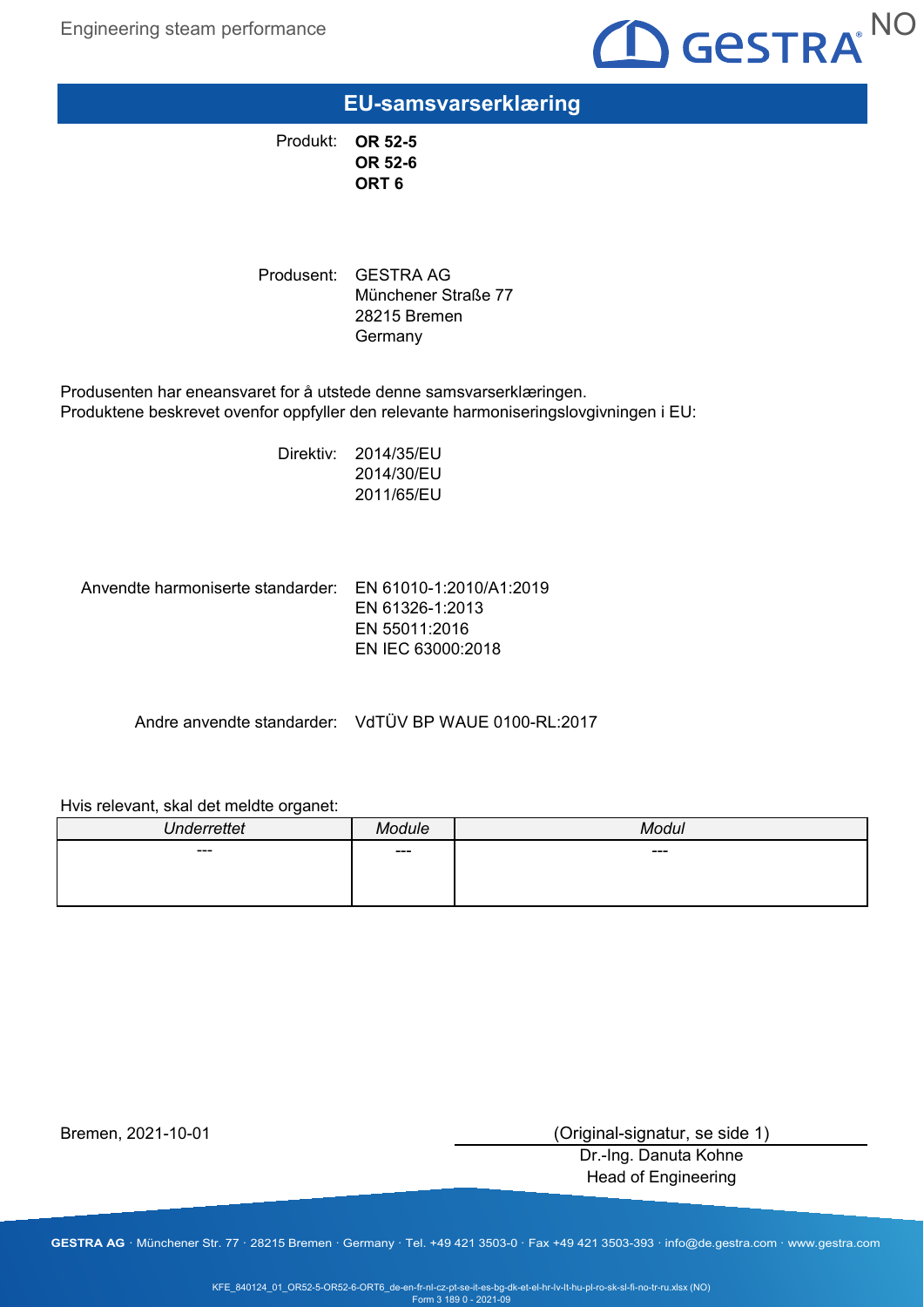

## **AB Uygunluk beyanı**

**OR 52-5** Ürün: **OR 52-6 ORT 6**

Uretici: GESTRA AG Münchener Straße 77 28215 Bremen **Germany** 

İşbu uygunluk beyanının düzenlenmesinin tüm sorumluluğu sadece üreticiye aittir. Yukarıda tarif edilen ürünler, Avrupa Birliği'nin ilgili uyum mevzuatına uygundur:

> Direktif: 2014/35/EU 2014/30/EU 2011/65/EU

EN 61010-1:2010/A1:2019 Uygulanmış uyumlaştırılmış standartlar: EN 61326-1:2013 EN 55011:2016 EN IEC 63000:2018

Uygulanmış diğer standartlar: VdTÜV BP WAUE 0100-RL:2017

### Duruma göre bilgilendirilen merci:

| <b>Bilgilendirilen merci</b> | Modül | Sertifika no. |
|------------------------------|-------|---------------|
| ---                          | ---   | ---           |
|                              |       |               |
|                              |       |               |

Bremen, 2021-10-01

(Orijinal imza için bakınız sayfa 1)

Dr.-Ing. Danuta Kohne Head of Engineering